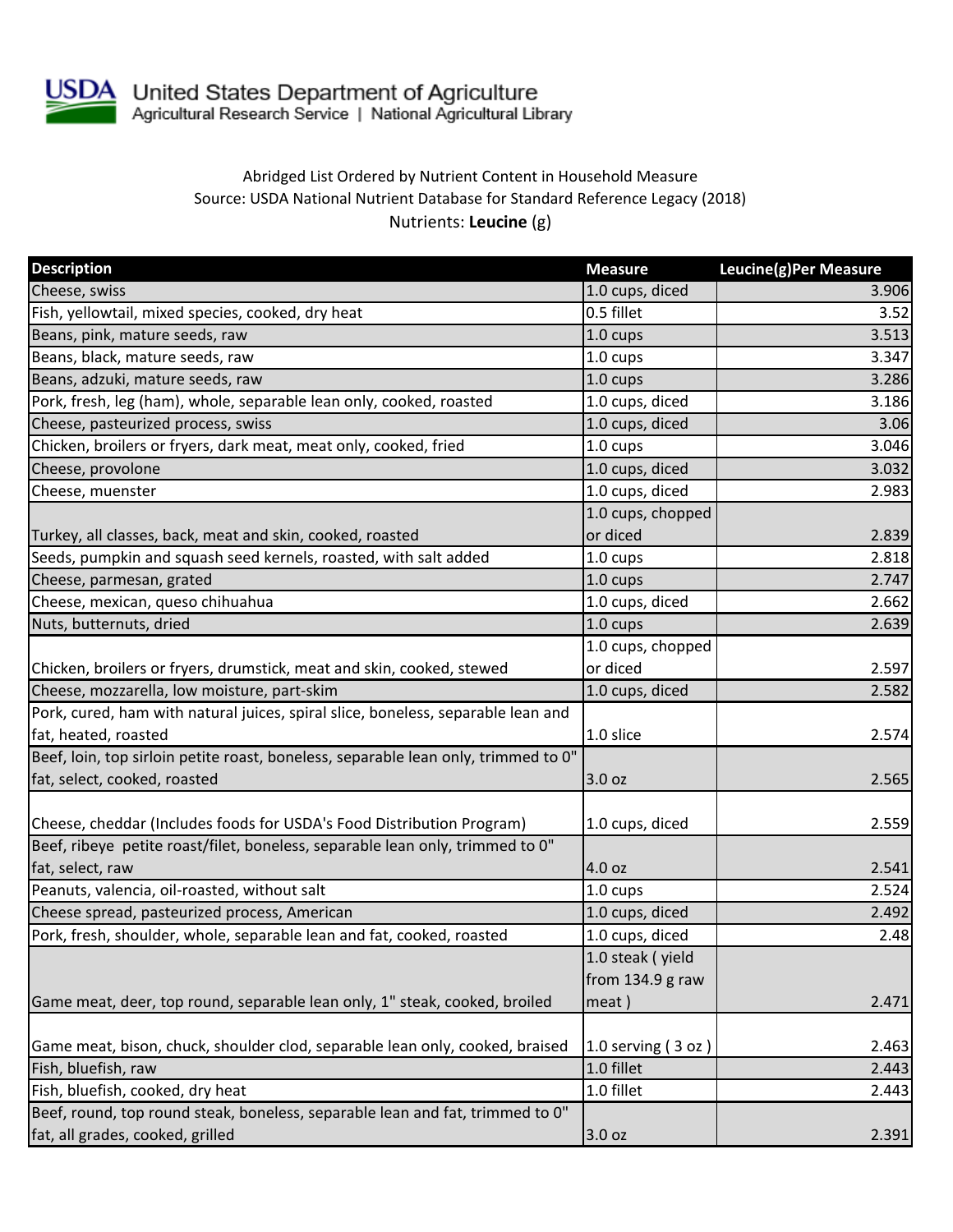| Beef, round, top round steak, boneless, separable lean and fat, trimmed to 0"     |                      |       |
|-----------------------------------------------------------------------------------|----------------------|-------|
| fat, choice, cooked, grilled                                                      | 3.0 oz               | 2.386 |
| Soybeans, green, raw                                                              | 1.0 cups             | 2.371 |
| Beef, round, top round, separable lean and fat, trimmed to 1/8" fat, select,      |                      |       |
| cooked, braised                                                                   | 3.0 oz               | 2.325 |
| Beef, brisket, flat half, separable lean and fat, trimmed to 0" fat, select,      |                      |       |
| cooked, braised                                                                   | 3.0 oz               | 2.271 |
| Beef, shank crosscuts, separable lean only, trimmed to 1/4" fat, choice,          |                      |       |
| cooked, simmered                                                                  | 3.0 oz               | 2.263 |
| Peanuts, all types, dry-roasted, without salt                                     | 1.0 cups             | 2.241 |
|                                                                                   |                      |       |
| Game meat, bison, top round, separable lean only, 1" steak, cooked, broiled       | 1.0 serving $(3 oz)$ | 2.201 |
| Game meat, bison, ribeye, separable lean only, 1" steak, cooked, broiled          | 1.0 serving (3 oz)   | 2.148 |
| Veal, shank (fore and hind), separable lean and fat, cooked, braised              | 3.0 oz               | 2.132 |
| Beef, round, top round, steak, separable lean and fat, trimmed to 1/8" fat,       |                      |       |
| prime, cooked, broiled                                                            | 3.0 oz               | 2.1   |
|                                                                                   | $1.0$ cups,          |       |
| Cheese, feta                                                                      | crumbled             | 2.092 |
|                                                                                   | 3.0 oz grilled       |       |
| Pork, ground, 96% lean / 4% fat, cooked, crumbles                                 | patties              | 2.071 |
| Beverages, Protein powder soy based                                               | 1.0 scoop            | 2.071 |
| Beef, round, top round, steak, separable lean and fat, trimmed to 1/8" fat,       |                      |       |
| choice, cooked, broiled                                                           | 3.0 oz               | 2.065 |
| Beef, top loin petite roast/filet, boneless, separable lean and fat, trimmed to   |                      |       |
| 1/8" fat, all grades, raw                                                         | 4.0 oz               | 2.055 |
| Veal, breast, whole, boneless, separable lean only, cooked, braised               | 3.0 oz               | 2.049 |
| Beef, top sirloin, steak, separable lean only, trimmed to 0" fat, choice, cooked, |                      |       |
| broiled                                                                           | 3.0 oz               | 2.049 |
|                                                                                   | $1.0$ cups,          |       |
| Cheese, mozzarella, whole milk                                                    | shredded             | 2.045 |
|                                                                                   |                      |       |
| Game meat, bison, top sirloin, separable lean only, 1" steak, cooked, broiled     | 1.0 serving (3 oz)   | 2.045 |
| Turkey, ground, fat free, patties, broiled                                        | 3.0 oz               | 2.035 |
| Beef, chuck, short ribs, boneless, separable lean only, trimmed to 0" fat,        |                      |       |
| choice, cooked, braised                                                           | 3.0 oz               | 2.029 |
| Pork, fresh, loin, center rib (roasts), bone-in, separable lean only, cooked,     |                      |       |
| roasted                                                                           | 3.0 oz               | 2.016 |
|                                                                                   | 1.0 cups whole       |       |
| Nuts, almonds, dry roasted, without salt added                                    | kernels              | 2.016 |
|                                                                                   |                      |       |
| Pork, fresh, loin, blade (chops or roasts), boneless, separable lean only, raw    | 4.0 oz               | 1.987 |
| Seeds, sunflower seed kernels, oil roasted, without salt                          | 1.0 cups             | 1.972 |
| Pork, fresh, loin, top loin (roasts), boneless, separable lean only, cooked,      |                      |       |
| roasted                                                                           | 3.0 oz               | 1.972 |
| Beef, ribeye cap steak, boneless, separable lean only, trimmed to 0" fat,         |                      |       |
| choice, raw                                                                       | 4.0 oz               | 1.97  |
| Beef, chuck, top blade, separable lean only, trimmed to 0" fat, select, cooked,   |                      |       |
| broiled                                                                           | 3.0 oz               | 1.966 |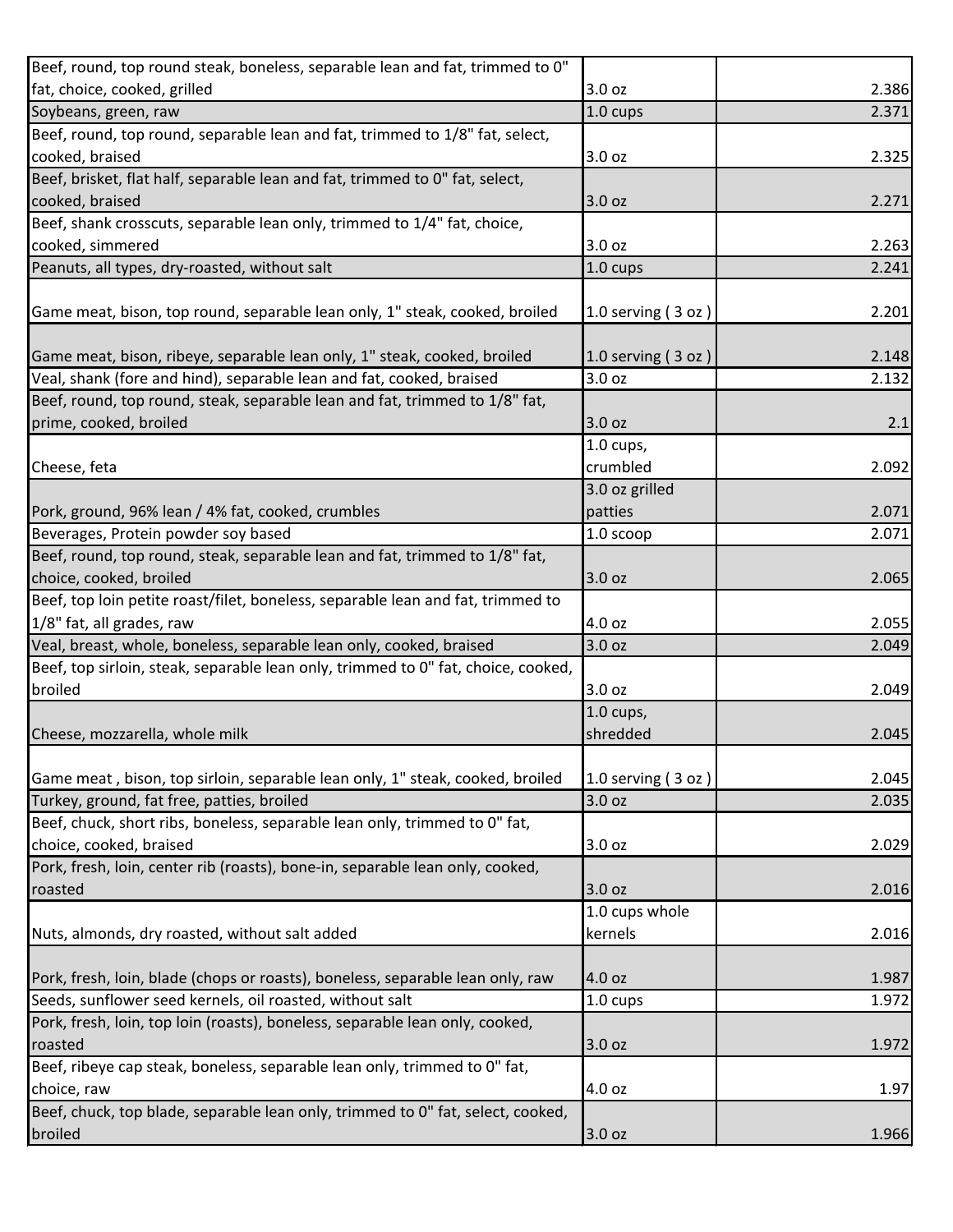| Beef, short loin, porterhouse steak, separable lean and fat, trimmed to 1/8"       |                     |       |
|------------------------------------------------------------------------------------|---------------------|-------|
| fat, choice, raw                                                                   | 4.0 oz              | 1.965 |
| Pork, fresh, enhanced, loin, tenderloin, separable lean only, raw                  | 4.0 oz              | 1.963 |
| Lamb, Australian, imported, fresh, shoulder, arm, separable lean and fat,          |                     |       |
| trimmed to 1/8" fat, cooked, braised                                               | 3.0 oz              | 1.963 |
|                                                                                    |                     |       |
| Game meat, elk, round, separable lean only, cooked, broiled                        | 1.0 serving (3 oz)  | 1.961 |
| Fish, tuna, skipjack, fresh, cooked, dry heat                                      | 3.0 oz              | 1.949 |
| Pork, fresh, loin, country-style ribs, separable lean only, bone-in, cooked,       |                     |       |
| broiled                                                                            | 3.0 oz              | 1.947 |
| Lamb, New Zealand, imported, frozen, shoulder, whole (arm and blade),              |                     |       |
| separable lean and fat, trimmed to 1/8" fat, cooked, braised                       | 3.0 oz              | 1.946 |
| Lamb, Australian, imported, fresh, rib chop/rack roast, frenched, bone-in,         |                     |       |
| separable lean only, trimmed to 1/8" fat, raw                                      | 4.0 oz              | 1.941 |
|                                                                                    |                     |       |
| Pork, fresh, loin, tenderloin, separable lean and fat, with added solution, raw    | 4.0 oz              | 1.94  |
| Pork, fresh, loin, sirloin (roasts), bone-in, separable lean and fat, cooked,      |                     |       |
| roasted                                                                            | 3.0 oz              | 1.929 |
| Corn grain, white                                                                  | 1.0 cups            | 1.917 |
| Beef, short loin, porterhouse steak, separable lean only, trimmed to 0" fat,       |                     |       |
| choice, cooked, broiled                                                            | 3.0 oz              | 1.917 |
| Lamb, shoulder, blade, separable lean and fat, trimmed to 1/8" fat, choice,        |                     |       |
| cooked, braised                                                                    | 3.0 oz              | 1.912 |
| Pork, fresh, loin, blade (chops or roasts), boneless, separable lean and fat only, |                     |       |
| raw                                                                                | 4.0 oz              | 1.911 |
|                                                                                    |                     |       |
| Beef, flank, steak, separable lean and fat, trimmed to 0" fat, all grades, raw     | 4.0 oz              | 1.907 |
| Pork, ground, 96% lean / 4% fat, raw                                               | 4.0 oz              | 1.902 |
| Turkey, ground, 93% lean, 7% fat, pan-broiled crumbles                             | 3.0 oz              | 1.901 |
| Beef, top sirloin, steak, separable lean and fat, trimmed to 1/8" fat, choice,     |                     |       |
| cooked, broiled                                                                    | 3.0 oz              | 1.893 |
| Fish, salmon, coho, wild, cooked, moist heat                                       | 3.0 oz              | 1.89  |
|                                                                                    | 1.0 patty (yield    |       |
|                                                                                    | from 104.1 g raw    |       |
| Game meat, elk, ground, cooked, pan-broiled                                        | meat)               | 1.887 |
| Beef, Australian, imported, grass-fed, loin, tenderloin steak/roast, boneless,     |                     |       |
| separable lean and fat, raw                                                        | 4.0 oz              | 1.885 |
|                                                                                    |                     |       |
|                                                                                    | 1.0 unit (yield     |       |
|                                                                                    | from 1 lb ready-to- |       |
| Chicken, broilers or fryers, dark meat, meat and skin, cooked, stewed              | cook chicken)       | 1.876 |
| Pork, fresh, shoulder, (Boston butt), blade (steaks), separable lean and fat,      |                     |       |
| with added solution, cooked, braised                                               | 3.0 oz              | 1.871 |
| Fish, tilapia, raw                                                                 | 1.0 fillet          | 1.859 |
| Turkey, all classes, leg, meat and skin, cooked, roasted                           | 3.0 oz              | 1.859 |
| Turkey, drumstick, from whole bird, meat only, raw                                 | 4.0 oz              | 1.853 |
| Pork, fresh, loin, blade (roasts), boneless, separable lean and fat, cooked,       |                     |       |
|                                                                                    |                     |       |
| roasted                                                                            | 3.0 oz              | 1.852 |
| Pork, fresh, loin, whole, separable lean and fat, cooked, broiled                  | 3.0 oz              | 1.85  |
| Veal, Australian, shank, hind, bone-in, separable lean only, raw                   | 4.0 oz              | 1.833 |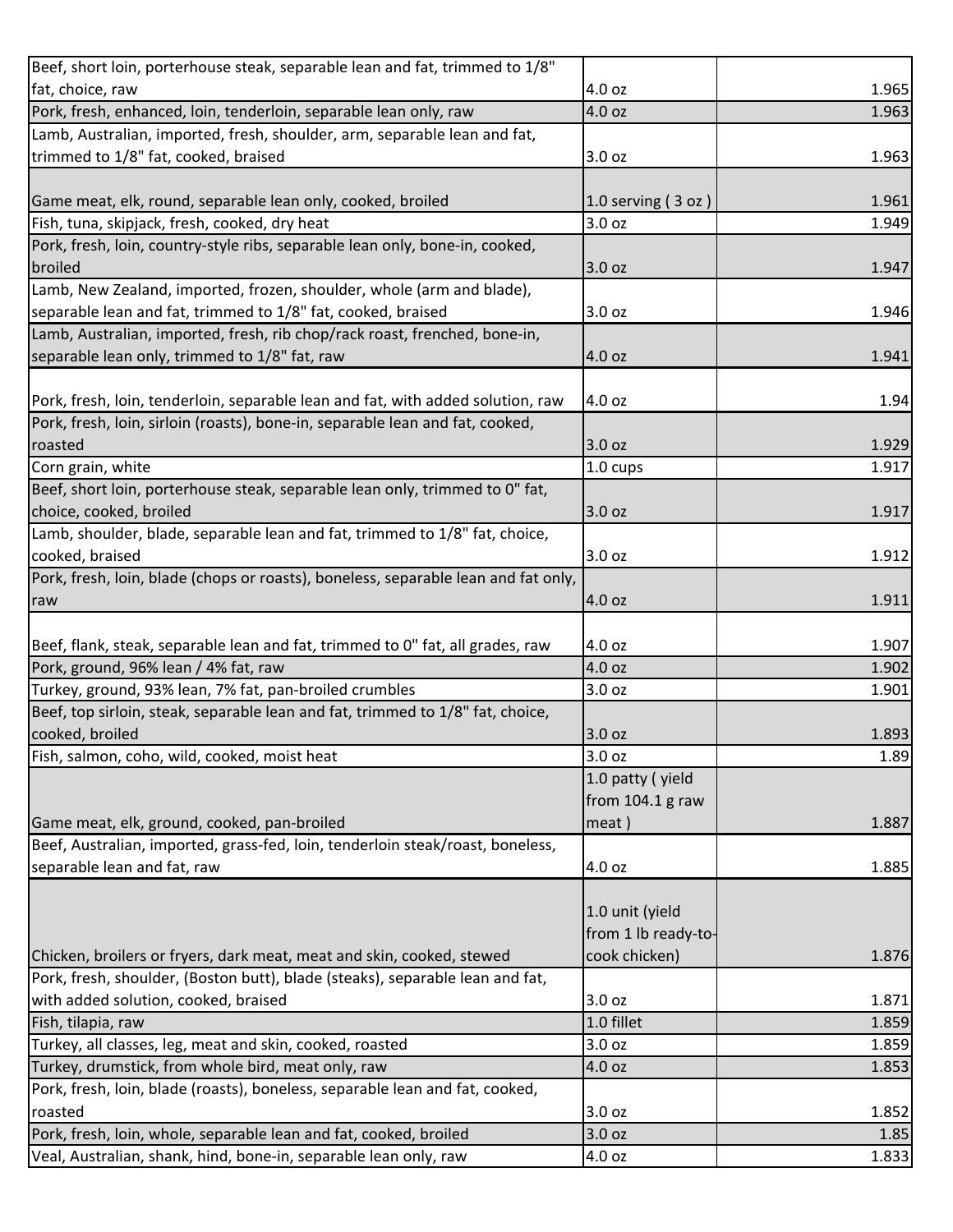| Fish, tuna, white, canned in oil, drained solids                                          | 3.0 oz             | 1.833          |
|-------------------------------------------------------------------------------------------|--------------------|----------------|
| Beef, brisket, flat half, boneless, separable lean and fat, trimmed to 0" fat,            |                    |                |
| choice, raw                                                                               | 4.0 oz             | 1.832          |
| Pork, fresh, loin, blade (chops), boneless, separable lean only, boneless,                |                    |                |
| cooked, broiled                                                                           | 3.0 oz             | 1.829          |
| Veal, breast, whole, boneless, separable lean and fat, cooked, braised                    | 3.0 oz             | 1.823          |
| Pork, fresh, shoulder, blade, boston (steaks), separable lean only, cooked,               |                    |                |
| broiled                                                                                   | 3.0 oz             | 1.823          |
| Lamb, Australian, imported, fresh, foreshank, separable lean only, trimmed to             |                    |                |
| 1/8" fat, cooked, braised                                                                 | 3.0 oz             | 1.817          |
| Fish, burbot, cooked, dry heat                                                            | 1.0 fillet         | 1.811          |
| Beef, loin, bottom sirloin butt, tri-tip roast, separable lean only, trimmed to 0"        |                    |                |
| fat, all grades, cooked, roasted                                                          | 3.0 oz             | 1.809          |
| Lamb, Australian, imported, fresh, leg, whole (shank and sirloin), separable              |                    |                |
| lean only, trimmed to 1/8" fat, cooked, roasted                                           | 3.0 oz             | 1.805          |
| Cheese food, pasteurized process, American, vitamin D fortified                           | 1.0 cups           | 1.799          |
| Lamb, Australian, imported, fresh, leg, shank half, separable lean only,                  |                    |                |
| trimmed to 1/8" fat, cooked, roasted                                                      | 3.0 oz             | 1.796          |
| Beef, tenderloin, steak, separable lean and fat, trimmed to 1/8" fat, all grades,         |                    |                |
| cooked, broiled                                                                           | 3.0 oz             | 1.789          |
| Pork, fresh, loin, country-style ribs, separable lean and fat, bone-in, cooked,           |                    |                |
| broiled                                                                                   | 3.0 oz             | 1.789          |
| Fish, salmon, chum, cooked, dry heat                                                      | 3.0 oz             | 1.784          |
| Lamb, New Zealand, imported, frozen, foreshank, separable lean and fat,                   |                    |                |
| trimmed to 1/8" fat, cooked, braised                                                      | 3.0 oz             | 1.783          |
|                                                                                           |                    |                |
| Crustaceans, spiny lobster, mixed species, cooked, moist heat                             | 3.0 oz             | 1.778          |
| Chicken, broilers or fryers, meat and skin, cooked, fried, flour                          | 3.0 oz             | 1.778          |
|                                                                                           | 1.0 patty (yield   |                |
|                                                                                           | from 112.7 g raw   |                |
| Game meat, bison, ground, cooked, pan-broiled                                             | meat)              | 1.774          |
| Chicken, dark meat, thigh, meat only, with added solution, raw                            | 4.0 oz             | 1.771          |
| Lamb, Australian, imported, fresh, leg, center slice, bone-in, separable lean             |                    |                |
| only, trimmed to 1/8" fat, cooked, broiled                                                | 3.0 oz             | 1.768          |
| Lamb, Australian, imported, fresh, composite of trimmed retail cuts, separable            |                    |                |
| lean only, trimmed to 1/8" fat, cooked                                                    | 3.0 oz             | 1.765          |
|                                                                                           |                    |                |
| Beef, loin, top loin, separable lean and fat, trimmed to 1/8" fat, select, raw            | 4.0 oz             | 1.763          |
| Tofu, raw, firm, prepared with calcium sulfate                                            | $0.5 \text{ cups}$ | 1.754          |
| Beef, chuck eye roast, boneless, America's Beef Roast, separable lean and fat,            |                    |                |
| trimmed to 0" fat, all grades, raw                                                        | 4.0 oz             | 1.744          |
|                                                                                           |                    |                |
| Beef, tenderloin, steak, separable lean and fat, trimmed to 1/8" fat, select, raw  4.0 oz |                    | 1.741          |
| Beef, ground, 90% lean meat / 10% fat, patty, cooked, broiled                             | 3.0 oz             | 1.73           |
| Lamb, Australian, imported, fresh, rib chop, frenched, bone-in, separable lean            |                    |                |
| and fat, trimmed to 1/8" fat, cooked, grilled                                             | 3.0 oz             |                |
| Whey, sweet, dried                                                                        | 1.0 cups           | 1.72           |
| Fish, grouper, mixed species, cooked, dry heat                                            | 3.0 oz             | 1.728<br>1.716 |
| Fish, pike, northern, cooked, dry heat                                                    | 3.0 oz             | 1.706          |
| Lamb, Australian, imported, fresh, leg, sirloin chops, boneless, separable lean           |                    |                |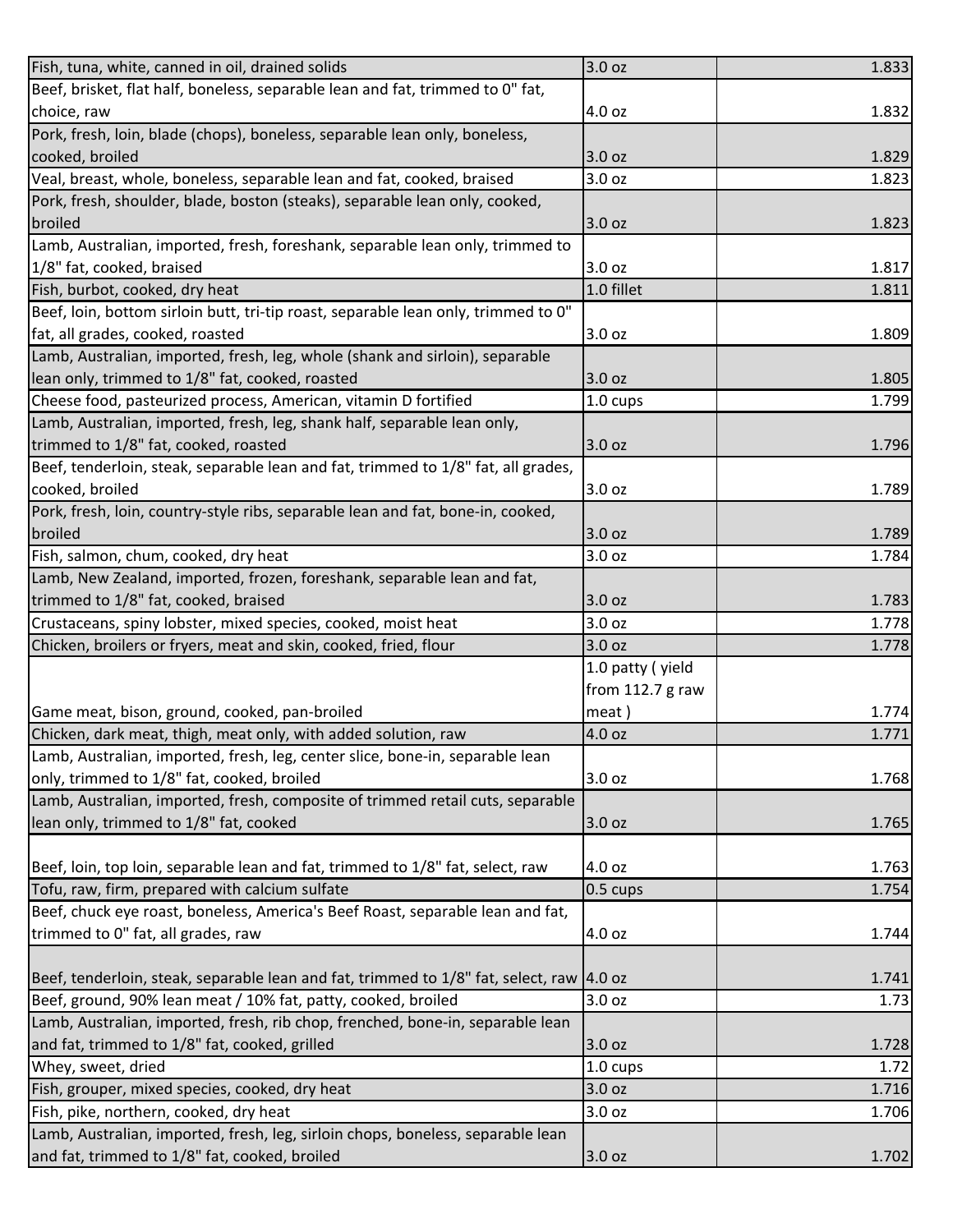| Chicken, broilers or fryers, leg, meat and skin, cooked, roasted                   | 3.0 oz              | 1.7   |
|------------------------------------------------------------------------------------|---------------------|-------|
| Fish, flatfish (flounder and sole species), cooked, dry heat                       | 1.0 fillet          | 1.695 |
| Seeds, sunflower seed kernels, toasted, without salt                               | 1.0 cups            | 1.68  |
| Lamb, New Zealand, imported, frozen, leg, whole (shank and sirloin), separable     |                     |       |
| lean and fat, trimmed to 1/8" fat, cooked, roasted                                 | 3.0 oz              | 1.675 |
| Pork, cured, ham, rump, bone-in, separable lean only, unheated                     | 3.0 oz              | 1.665 |
| Chicken, broilers or fryers, back, meat only, raw                                  | 4.0 oz              | 1.658 |
| Pork, fresh, shoulder, (Boston butt), blade (steaks), separable lean and fat, with |                     |       |
| added solution, raw                                                                | 4.0 oz              | 1.654 |
|                                                                                    |                     |       |
| Cornmeal, white, self-rising, bolted, with wheat flour added, enriched             | 1.0 cups            | 1.654 |
| Lamb, shoulder, arm, separable lean and fat, trimmed to 1/8" fat, cooked,          |                     |       |
| broiled                                                                            | 3.0 oz              | 1.646 |
| Fish, mahimahi, cooked, dry heat                                                   | 3.0 oz              | 1.639 |
| Lamb, Australian, imported, fresh, foreshank, separable lean and fat, trimmed      |                     |       |
| to 1/8" fat, cooked, braised                                                       | 3.0 oz              | 1.638 |
| Fish, swordfish, cooked, dry heat                                                  | 3.0 oz              | 1.631 |
| Turkey, retail parts, thigh, meat and skin, cooked, roasted                        | 3.0 oz              | 1.631 |
| Pork, cured, ham, shank, bone-in, separable lean only, unheated                    | 3.0 oz              | 1.62  |
| Fish, herring, Atlantic, pickled                                                   | 1.0 cups            | 1.614 |
| Lamb, New Zealand, imported, frozen, loin, separable lean and fat, trimmed to      |                     |       |
| 1/8" fat, cooked, broiled                                                          | 3.0 oz              | 1.613 |
| Pork, Leg sirloin tip roast, boneless, separable lean and fat, raw                 | 3.0 oz              | 1.601 |
| Crustaceans, crab, queen, cooked, moist heat                                       | 3.0 oz              | 1.596 |
| Soybeans, green, cooked, boiled, drained, without salt                             | 1.0 cups            | 1.589 |
| Turkey, whole, breast, meat only, cooked, roasted                                  | 3.0 oz              | 1.589 |
| Turkey from whole, light meat, meat only, with added solution, cooked,             |                     |       |
| roasted                                                                            | 3.0 oz              | 1.589 |
| Fast foods, croissant, with egg, cheese, and sausage                               | 1.0 sandwich        | 1.589 |
| Lamb, Australian, imported, fresh, shoulder, blade, separable lean only,           |                     |       |
| trimmed to 1/8" fat, cooked, broiled                                               | 3.0 oz              | 1.575 |
| Fish, cod, Atlantic, canned, solids and liquid                                     | 3.0 oz              | 1.573 |
| Fish, lingcod, cooked, dry heat                                                    | 3.0 oz              | 1.564 |
| Pork, fresh, shoulder, blade, boston (roasts), separable lean and fat, cooked,     |                     |       |
| roasted                                                                            | 3.0 oz              | 1.561 |
| Pork, fresh, leg (ham), whole, separable lean and fat, raw                         | 4.0 oz              | 1.555 |
| Turkey, whole, dark meat, meat and skin, cooked, roasted                           | 3.0 oz              | 1.553 |
| Lamb, loin, separable lean and fat, trimmed to 1/8" fat, choice, cooked,           |                     |       |
| roasted                                                                            | 3.0 oz              | 1.538 |
|                                                                                    |                     |       |
|                                                                                    | 1.0 unit (yield     |       |
|                                                                                    | from 1 lb ready-to- |       |
| Chicken, broilers or fryers, light meat, meat only, raw                            | cook chicken)       | 1.532 |
| Cheese, ricotta, part skim milk                                                    | 0.5 cups            | 1.531 |
|                                                                                    |                     |       |
| Lamb, rib, separable lean and fat, trimmed to 1/8" fat, choice, cooked, broiled    | 3.0 oz              | 1.525 |
| Pork, cured, ham, rump, bone-in, separable lean and fat, unheated                  | 3.0 oz              | 1.51  |
|                                                                                    | 1.0 cups (not       |       |
| Cheese, cottage, nonfat, uncreamed, dry, large or small curd                       | packed)             | 1.504 |
|                                                                                    |                     |       |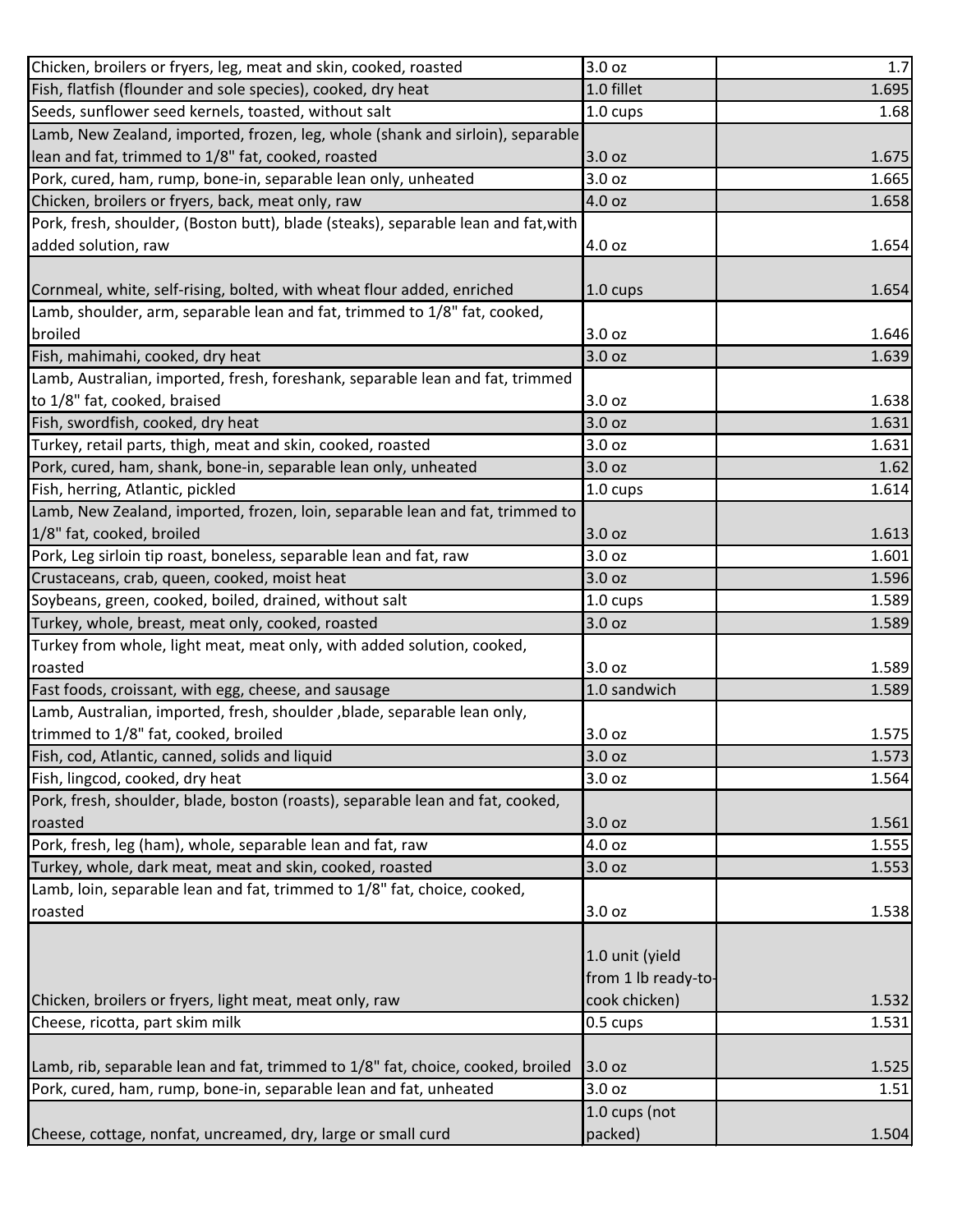| Beef, rib, small end (ribs 10-12), separable lean and fat, trimmed to 1/8" fat, |                     |       |
|---------------------------------------------------------------------------------|---------------------|-------|
| choice, cooked, roasted                                                         | 3.0 oz              | 1.497 |
| Fish, salmon, pink, canned, drained solids                                      | 3.0 oz              | 1.495 |
| Lamb, shoulder, blade, separable lean and fat, trimmed to 1/8" fat, choice,     |                     |       |
| cooked, roasted                                                                 | 3.0 oz              | 1.495 |
| Fish, seatrout, mixed species, cooked, dry heat                                 | 3.0 oz              | 1.482 |
|                                                                                 |                     |       |
| Chicken, stewing, meat and skin, and giblets and neck, cooked, stewed           | 3.0 oz              | 1.468 |
| Pork, cured, ham, shank, bone-in, separable lean and fat, unheated              | 3.0 oz              | 1.465 |
|                                                                                 |                     |       |
| Lamb, rib, separable lean and fat, trimmed to 1/8" fat, choice, cooked, roasted | 3.0 oz              | 1.442 |
| Cheese, cottage, lowfat, 1% milkfat                                             | 4.0 oz              | 1.44  |
| Milk, sheep, fluid                                                              | $1.0 \text{ cups}$  | 1.438 |
| Fish, trout, rainbow, farmed, cooked, dry heat                                  | 1.0 fillet          | 1.438 |
| Chicken, broilers or fryers, meat and skin and giblets and neck, cooked, fried, |                     |       |
| batter                                                                          | 3.0 oz              | 1.43  |
| Fish, cod, Pacific, raw (may have been previously frozen)                       | 1.0 fillet          | 1.405 |
|                                                                                 |                     |       |
| Snacks, trail mix, regular, with chocolate chips, unsalted nuts and seeds       | 1.0 cups            | 1.394 |
| Fish, salmon, pink, canned, without salt, solids with bone and liquid           | 3.0 oz              | 1.367 |
| Chicken, broiler, rotisserie, BBQ, back meat only                               | 3.0 oz              | 1.349 |
| Fish, trout, mixed species, cooked, dry heat                                    | 1.0 fillet          | 1.342 |
| Fish, grouper, mixed species, raw                                               | 3.0 oz              | 1.339 |
| Fish, mackerel, spanish, raw                                                    | 3.0 oz              | 1.333 |
| Guinea hen, meat only, raw                                                      | 3.0 oz              | 1.317 |
| Sorghum flour, whole-grain                                                      | 1.0 cups            | 1.313 |
| Fast foods, biscuit, with egg and bacon                                         | 1.0 biscuit         | 1.312 |
| Fish, haddock, raw                                                              | 3.0 oz              | 1.306 |
| Squab, (pigeon), meat and skin, raw                                             | 3.0 oz              | 1.28  |
| Cheese, cottage, creamed, large or small curd                                   | 4.0 oz              | 1.261 |
| Fast Foods, biscuit, with egg and sausage                                       | 1.0 item            | 1.257 |
| Mollusks, mussel, blue, raw                                                     | $1.0 \text{ cups}$  | 1.257 |
| Game meat, deer, loin, separable lean only, 1" steak, cooked, broiled           | 1.0 steak           | 1.248 |
| Cheese, cottage, creamed, with fruit                                            | 4.0 oz              | 1.233 |
| Beans, black turtle, mature seeds, canned                                       | $1.0 \text{ cups}$  | 1.229 |
|                                                                                 |                     |       |
| Nuts, hazelnuts or filberts                                                     | 1.0 cups, chopped   | 1.222 |
| Fish, cisco, raw                                                                | 1.0 fillet          | 1.219 |
| Cornmeal, whole-grain, white                                                    | 1.0 cups            | 1.215 |
| Fish, wolffish, Atlantic, raw                                                   | 3.0 oz              | 1.209 |
| Beans, black turtle, mature seeds, cooked, boiled, without salt                 | 1.0 cups            | 1.208 |
|                                                                                 |                     |       |
|                                                                                 | 1.0 unit (yield     |       |
|                                                                                 | from 1 lb ready-to- |       |
| Chicken, broilers or fryers, leg, meat only, cooked, fried                      | cook chicken)       | 1.192 |
| Cereals ready-to-eat, granola, homemade                                         | 1.0 cups            | 1.192 |
| Cheese, cottage, lowfat, 2% milkfat                                             | 4.0 oz              | 1.185 |
| Corn flour, yellow, masa, enriched                                              | 1.0 cups            | 1.168 |
| Wheat flour, white, bread, enriched                                             | 1.0 cups            | 1.134 |
| Fish, herring, Pacific, raw                                                     | 3.0 oz              | 1.132 |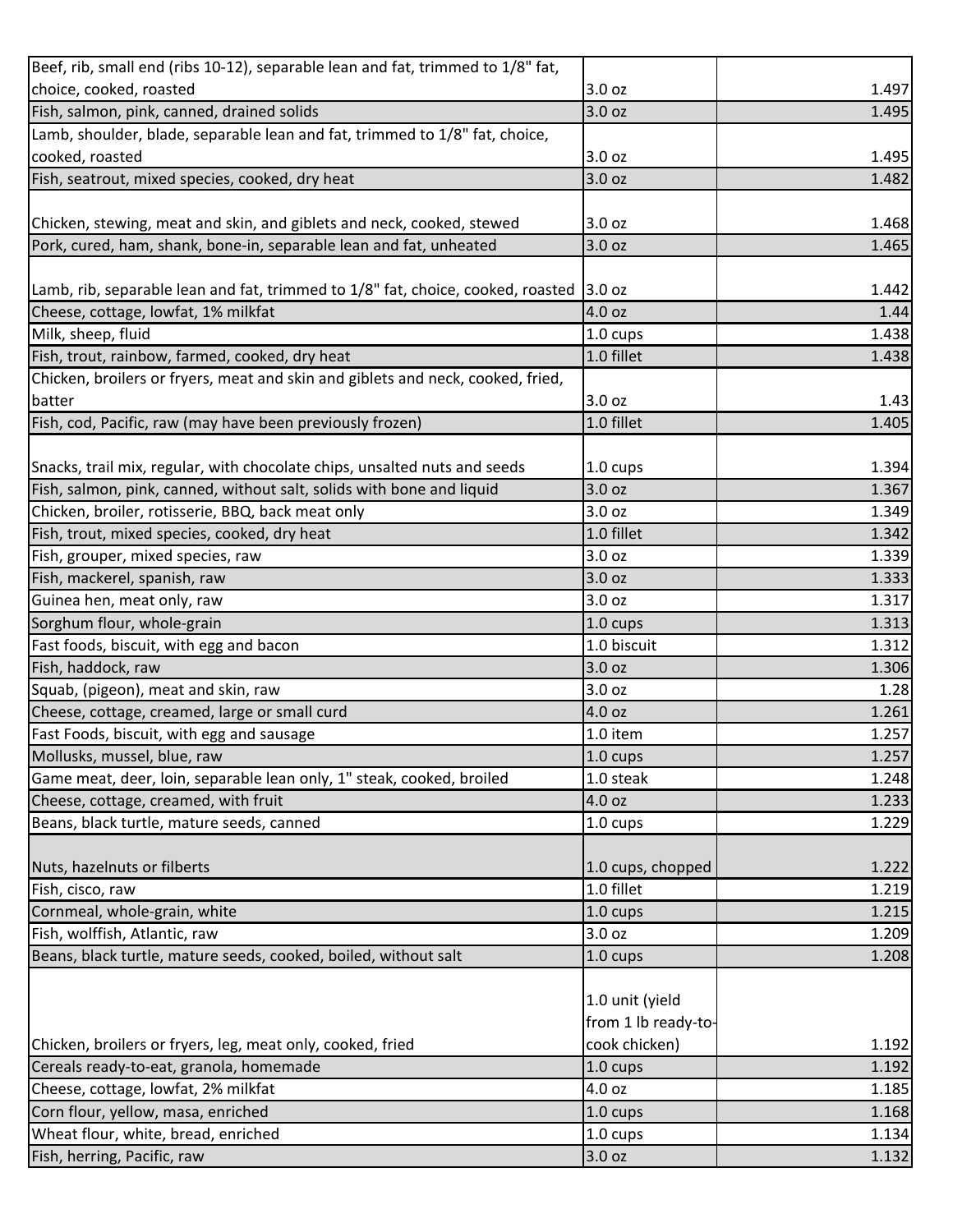| Rice, white, long-grain, regular, raw, unenriched                                 | 1.0 cups           | 1.09  |
|-----------------------------------------------------------------------------------|--------------------|-------|
| Seeds, sesame flour, low-fat                                                      | 1.0 <sub>oz</sub>  | 1.089 |
| Beans, baked, canned, with pork                                                   | 1.0 cups           | 1.063 |
| Milk, dry, nonfat, regular, without added vitamin A and vitamin D                 | $0.25$ cups        | 1.063 |
| Pork sausage, link/patty, reduced fat, unprepared                                 | 3.0 oz             | 1.062 |
| Barley flour or meal                                                              | 1.0 cups           | 1.055 |
|                                                                                   | $1.0$ cups,        |       |
| Cheese substitute, mozzarella                                                     | shredded           | 1.044 |
| Pasta, fresh-refrigerated, spinach, as purchased                                  | 4.0 oz             | 1.041 |
| Cowpeas (blackeyes), immature seeds, frozen, cooked, boiled, drained,             |                    |       |
| without salt                                                                      | 1.0 cups           | 1.03  |
| Pork, cured, ham and water product, slice, boneless, separable lean and fat,      |                    |       |
| heated, pan-broil                                                                 | 3.0 oz (3 oz)      | 1.027 |
| Milk, buttermilk, dried                                                           | $0.25$ cups        | 1.008 |
| Milk, dry, nonfat, calcium reduced                                                | 1.0 <sub>oz</sub>  | 0.986 |
| Fish, scup, cooked, dry heat                                                      | 1.0 fillet         | 0.984 |
| Lima beans, immature seeds, frozen, baby, unprepared                              | 1.0 cups           | 0.979 |
| Pasta, fresh-refrigerated, plain, as purchased                                    | 4.0 oz             | 0.977 |
| Eggnog                                                                            | 1.0 cups           | 0.973 |
| Milk, nonfat, fluid, protein fortified, with added vitamin A and vitamin D (fat   |                    |       |
| free and skim)                                                                    | 1.0 cups           | 0.954 |
| Milk, reduced fat, fluid, 2% milkfat, protein fortified, with added vitamin A and |                    |       |
|                                                                                   |                    |       |
| vitamin D                                                                         | $1.0 \text{ cups}$ | 0.952 |
| Milk, lowfat, fluid, 1% milkfat, protein fortified, with added vitamin A and      |                    |       |
| vitamin D                                                                         | 1.0 cups           | 0.947 |
| Rice flour, brown                                                                 | 1.0 cups           | 0.945 |
| Lima beans, immature seeds, frozen, baby, cooked, boiled, drained, without        |                    |       |
| salt                                                                              | 1.0 cups           | 0.94  |
| Salami, pork, beef, less sodium                                                   | 3.0 oz             | 0.929 |
| Snacks, pork skins, barbecue-flavor                                               | 1.0 <sub>oz</sub>  | 0.913 |
| Lima beans, immature seeds, cooked, boiled, drained, without salt                 | $1.0 \text{ cups}$ | 0.909 |
| Soup, chicken, canned, chunky, ready-to-serve                                     | 1.0 cups           | 0.902 |
| Pork, fresh, variety meats and by-products, brain, cooked, braised                | 3.0 oz             | 0.899 |
|                                                                                   | 1.0 container (6   |       |
| Yogurt, plain, low fat                                                            | oz)                | 0.899 |
|                                                                                   |                    |       |
| Pasta, dry, unenriched                                                            | 1.0 cups spaghetti | 0.899 |
|                                                                                   |                    |       |
| Pasta, dry, enriched                                                              | 1.0 cups spaghetti | 0.899 |
| Mollusks, octopus, common, raw                                                    | 3.0 <sub>oz</sub>  | 0.892 |
| Wheat flour, white, all-purpose, unenriched                                       | 1.0 cups           | 0.887 |
| Wheat flour, white, all-purpose, enriched, calcium-fortified                      | 1.0 cups           | 0.887 |
| Sausage, chicken, beef, pork, skinless, smoked                                    | 1.0 link           | 0.877 |
|                                                                                   |                    |       |
|                                                                                   | 1.0 pie crust      |       |
| Pie crust, deep dish, frozen, unbaked, made with enriched flour                   | (average weight)   | 0.862 |
| Soup, chicken noodle, dry, mix                                                    | 1.0 packet         | 0.856 |
|                                                                                   |                    |       |
|                                                                                   |                    |       |
|                                                                                   | 1.0 pie crust      |       |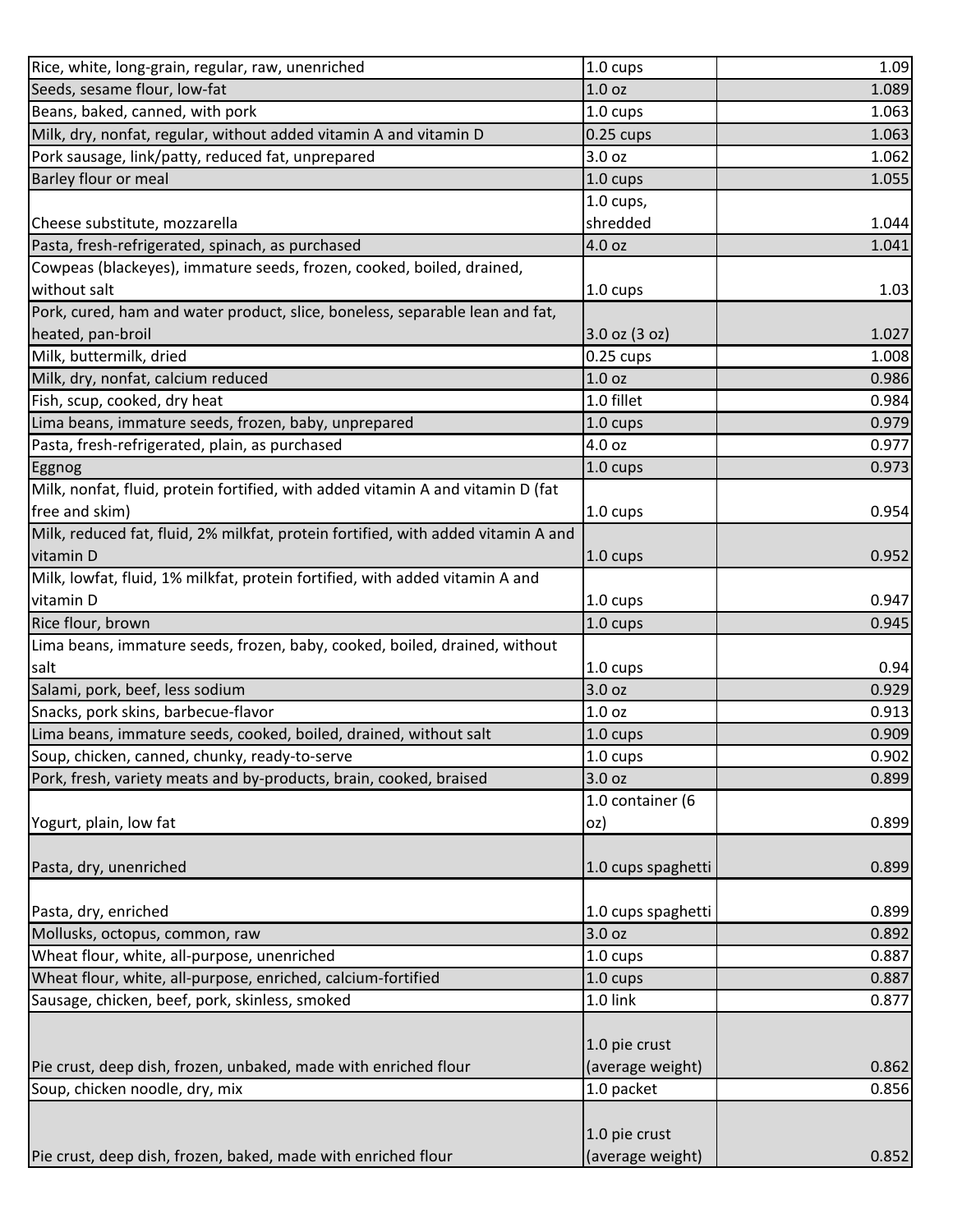|                                                                               | 12.0 oz serving     |       |
|-------------------------------------------------------------------------------|---------------------|-------|
| Sausage, pork and beef, with cheddar cheese, smoked                           | 2.7 oz              | 0.847 |
|                                                                               | 1.0 container (6    |       |
| Yogurt, fruit, low fat, 11g protein/8 oz                                      | oz)                 | 0.833 |
| Edamame, frozen, unprepared                                                   | $1.0 \text{ cups}$  | 0.828 |
| Lima beans, immature seeds, frozen, fordhook, unprepared                      | 1.0 cups            | 0.805 |
| Teff, cooked                                                                  | 1.0 cups            | 0.784 |
| Milk, producer, fluid, 3.7% milkfat                                           | 1.0 cups            | 0.783 |
| POPEYES, Mild Chicken Strips, analyzed 2006                                   | 1.0 strip           | 0.783 |
| POPEYES, Spicy Chicken Strips, analyzed 2006                                  | 1.0 strip           | 0.779 |
| Soup, pea, split with ham, canned, chunky, ready-to-serve                     | $1.0 \text{ cups}$  | 0.766 |
| Frankfurter, pork                                                             | 1.0 link            | 0.761 |
|                                                                               | 1.0 cups spiral     |       |
| Macaroni, vegetable, enriched, dry                                            | shaped              | 0.753 |
| Sausage, turkey, fresh, raw                                                   | 1.0 serving         | 0.75  |
|                                                                               |                     |       |
| Milk, chocolate, fluid, commercial, whole, with added vitamin A and vitamin D | 1.0 cups            | 0.75  |
| Fish, ocean perch, Atlantic, cooked, dry heat                                 | 1.0 fillet          | 0.749 |
|                                                                               | 1.0 serving 6       |       |
| Pastrami, beef, 98% fat-free                                                  | slices              | 0.722 |
| Seeds, safflower seed meal, partially defatted                                | 1.0 <sub>oz</sub>   | 0.72  |
| Fish, roe, mixed species, cooked, dry heat                                    | 1.0 <sub>oz</sub>   | 0.711 |
| Milk, chocolate, fluid, commercial, reduced fat, with added vitamin A and     |                     |       |
| vitamin D                                                                     | 1.0 cups            | 0.708 |
| Pie Crust, Cookie-type, Chocolate, Ready Crust                                | 1.0 crust           | 0.695 |
|                                                                               | 1.0 serving 2.33    |       |
| Bratwurst, pork, beef and turkey, lite, smoked                                | <b>OZ</b>           | 0.689 |
|                                                                               | 1.0 container (6    |       |
| Yogurt, fruit, low fat, 9 g protein/8 oz                                      | oz)                 | 0.682 |
|                                                                               | 1.0 cups,           |       |
| Biscuits, plain or buttermilk, dry mix                                        | purchased           | 0.674 |
| Beerwurst, pork and beef                                                      | 1.0 serving 2 oz    | 0.673 |
| Sausage, turkey, hot, smoked                                                  | 2.0 oz              | 0.671 |
| Sausage, Italian, sweet, links                                                | 1.0 link 3 oz       | 0.638 |
| Liverwurst spread                                                             | $0.25$ cups         | 0.626 |
| Mollusks, oyster, eastern, wild, cooked, moist heat                           | 3.0 oz              | 0.609 |
| Soup, pea, green, canned, condensed                                           | 0.5 cups            | 0.605 |
| Chicken, skin (drumsticks and thighs), raw                                    | 4.0 oz              | 0.597 |
|                                                                               | 1.0 container (6    |       |
| Yogurt, plain, whole milk                                                     | oz)                 | 0.595 |
|                                                                               |                     |       |
|                                                                               | 1.0 unit (yield     |       |
|                                                                               | from 1 lb ready-to- |       |
| Chicken, broilers or fryers, back, meat and skin, raw                         | cook chicken)       | 0.587 |
| Noodles, egg, unenriched, cooked, without added salt                          | 1.0 cups            | 0.584 |
| Noodles, egg, spinach, enriched, cooked                                       | 1.0 cups            | 0.582 |
| Soybeans, mature seeds, sprouted, cooked, steamed                             | 1.0 cups            | 0.571 |
| Beans, kidney, mature seeds, sprouted, raw                                    | 1.0 cups            | 0.556 |
| Potatoes, scalloped, home-prepared with butter                                | 1.0 cups            | 0.551 |
| Corn, sweet, yellow, canned, vacuum pack, regular pack                        | 1.0 cups            | 0.546 |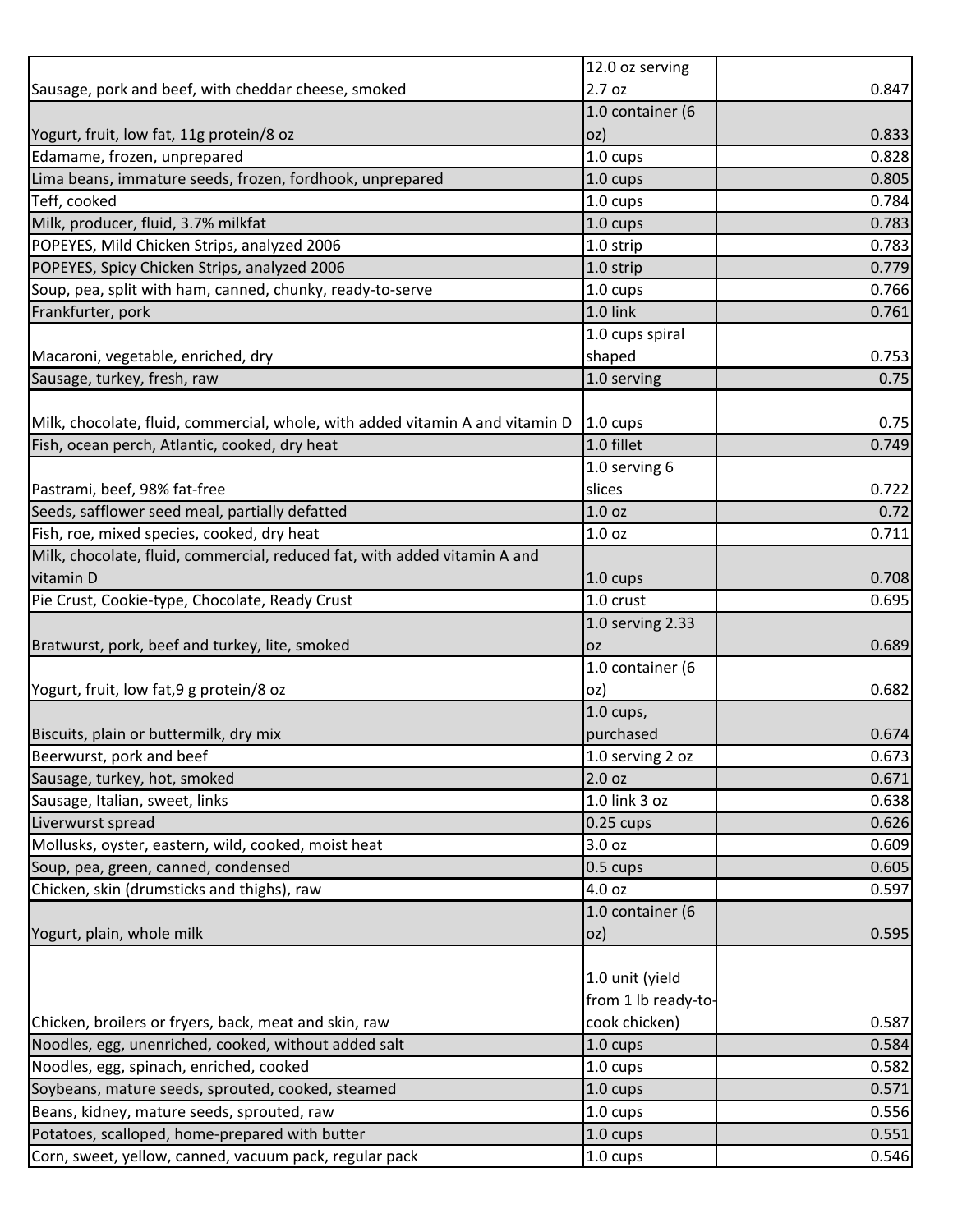| Cheese, blue                                                                     | 1.0 <sub>oz</sub>      | 0.544 |
|----------------------------------------------------------------------------------|------------------------|-------|
| Egg, whole, raw, fresh                                                           | 1.0 large              | 0.543 |
| Mollusks, oyster, eastern, cooked, breaded and fried                             | 3.0 oz                 | 0.542 |
| Cereals, corn grits, white, regular and quick, enriched, cooked with water, with |                        |       |
| salt                                                                             | 1.0 cups               | 0.542 |
| Cereals, corn grits, white, regular and quick, enriched, cooked with water,      |                        |       |
| without salt                                                                     | 1.0 cups               | 0.542 |
| Egg, whole, cooked, fried                                                        | 1.0 large              | 0.541 |
| Egg, whole, cooked, poached                                                      | 1.0 large              | 0.541 |
|                                                                                  |                        |       |
| Corn, sweet, yellow, canned, brine pack, regular pack, solids and liquids        | 1.0 cups               | 0.538 |
|                                                                                  |                        |       |
|                                                                                  | 1.0 unit (yield        |       |
|                                                                                  | from 1 lb ready-to-    |       |
| Chicken, broilers or fryers, drumstick, meat only, cooked, fried                 | cook chicken)          | 0.537 |
| Fish, mackerel, jack, canned, drained solids                                     | 1.0 oz, boneless       | 0.534 |
| Beverages, Meal supplement drink, canned, peanut flavor                          | $1.0 \text{ cups}$     | 0.529 |
| Cheese, camembert                                                                | 1.0 <sub>oz</sub>      | 0.522 |
| Sausage, pork and turkey, pre-cooked                                             | 1.0 serving            | 0.52  |
|                                                                                  |                        |       |
| Turkey, white, rotisserie, deli cut                                              | $1.0$ oz $(1$ serving) | 0.516 |
|                                                                                  | 1.0 package (10        |       |
| Peas and carrots, frozen, cooked, boiled, drained, without salt                  | oz) yields             | 0.514 |
|                                                                                  | 1.0 serving 2          |       |
| Chicken breast, oven-roasted, fat-free, sliced                                   | slices                 | 0.504 |
| Turnip greens, frozen, cooked, boiled, drained, without salt                     | 1.0 cups               | 0.503 |
| Corn, sweet, yellow, frozen, kernels cut off cob, unprepared (Includes foods for |                        |       |
| USDA's Food Distribution Program)                                                | 1.0 cups               | 0.494 |
| MORI-NU, Tofu, silken, firm                                                      | 1.0 slice              | 0.492 |
| Cheese, pasteurized process, American, fortified with vitamin D                  | 1.0 <sub>oz</sub>      | 0.486 |
| Bacon and beef sticks                                                            | 1.0 <sub>oz</sub>      | 0.485 |
| Noodles, japanese, somen, cooked                                                 | 1.0 cups               | 0.482 |
| Mollusks, oyster, eastern, wild, cooked, dry heat                                | 3.0 oz                 | 0.473 |
|                                                                                  | 1.0 serving (1 hot     |       |
| Frankfurter, meat                                                                | dog)                   | 0.472 |
|                                                                                  |                        |       |
| Game meat, bison, top sirloin, separable lean only, trimmed to 0" fat, raw       | 1.0 <sub>oz</sub>      | 0.471 |
| Nuts, mixed nuts, oil roasted, with peanuts, lightly salted                      | 1.0 <sub>oz</sub>      | 0.469 |
| Peas, green, raw                                                                 | 1.0 cups               | 0.468 |
| Lamb, Australian, imported, fresh, loin, separable lean only, trimmed to 1/8"    |                        |       |
| fat, raw                                                                         | 1.0 oz                 | 0.463 |
| Lamb, Australian, imported, fresh, foreshank, separable lean only, trimmed to    |                        |       |
| 1/8" fat, raw                                                                    | 1.0 <sub>oz</sub>      | 0.459 |
| Lamb, Australian, imported, fresh, leg, center slice, bone-in, separable lean    |                        |       |
| only, trimmed to 1/8" fat, raw                                                   | 1.0 <sub>oz</sub>      | 0.455 |
| Salami, Italian, pork                                                            | 1.0 <sub>oz</sub>      | 0.455 |
| Lamb, Australian, imported, fresh, leg, sirloin half, boneless, separable lean   |                        |       |
| only, trimmed to 1/8" fat, raw                                                   | 1.0 <sub>oz</sub>      | 0.451 |
| Lamb, Australian, imported, fresh, leg, whole (shank and sirloin), separable     |                        |       |
| lean only, trimmed to 1/8" fat, raw                                              | 1.0 oz                 | 0.451 |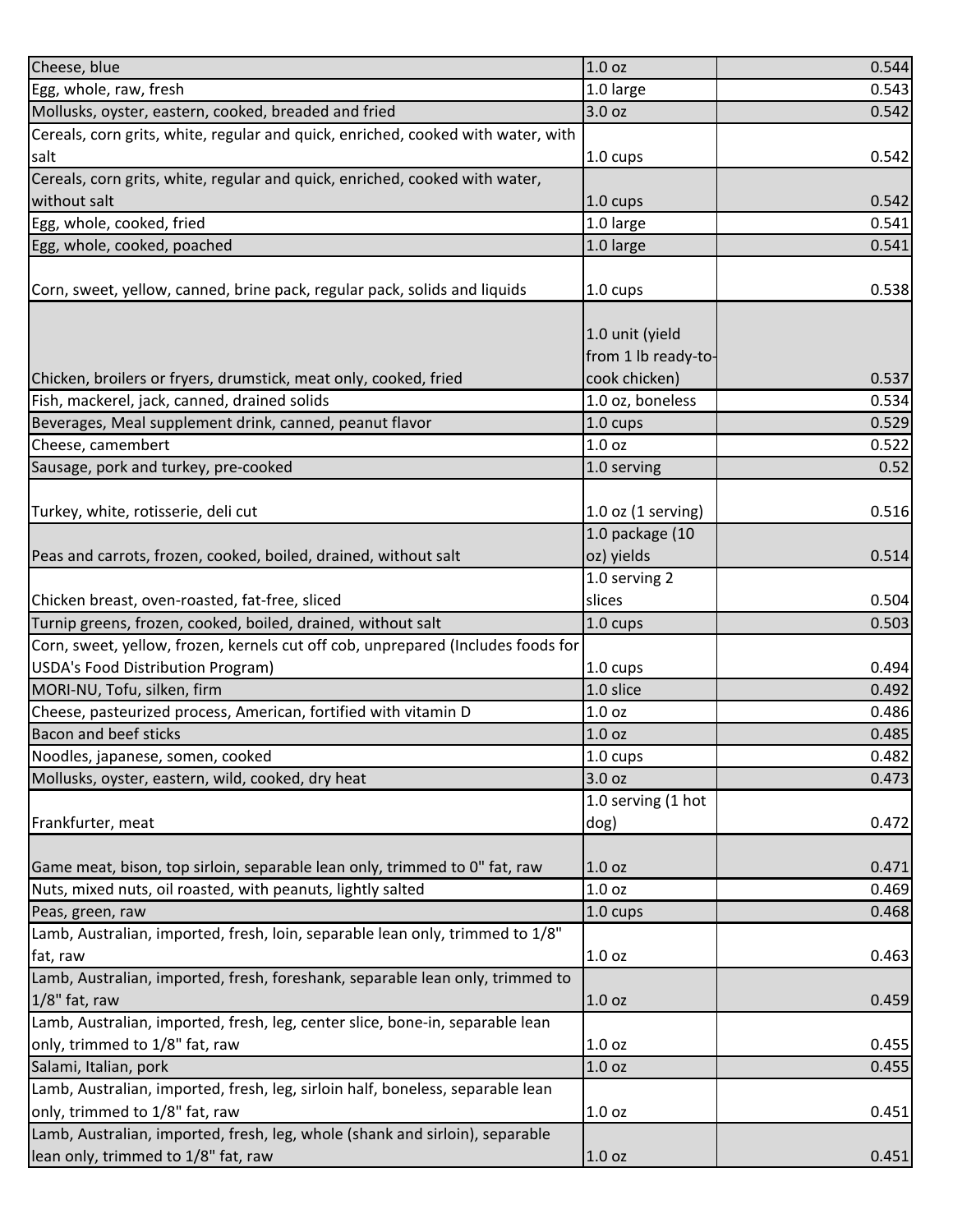| 0.451 |
|-------|
|       |
| 0.446 |
| 0.442 |
| 0.438 |
| 0.435 |
| 0.433 |
| 0.431 |
|       |
| 0.422 |
| 0.422 |
|       |
| 0.421 |
| 0.419 |
| 0.419 |
|       |
| 0.416 |
|       |
| 0.414 |
|       |
| 0.414 |
| 0.414 |
|       |
| 0.414 |
|       |
| 0.408 |
|       |
| 0.408 |
| 0.4   |
|       |
| 0.398 |
| 0.394 |
| 0.393 |
| 0.389 |
|       |
| 0.387 |
| 0.384 |
|       |
| 0.38  |
|       |
| 0.379 |
| 0.377 |
|       |
| 0.375 |
|       |
| 0.374 |
|       |
| 0.373 |
|       |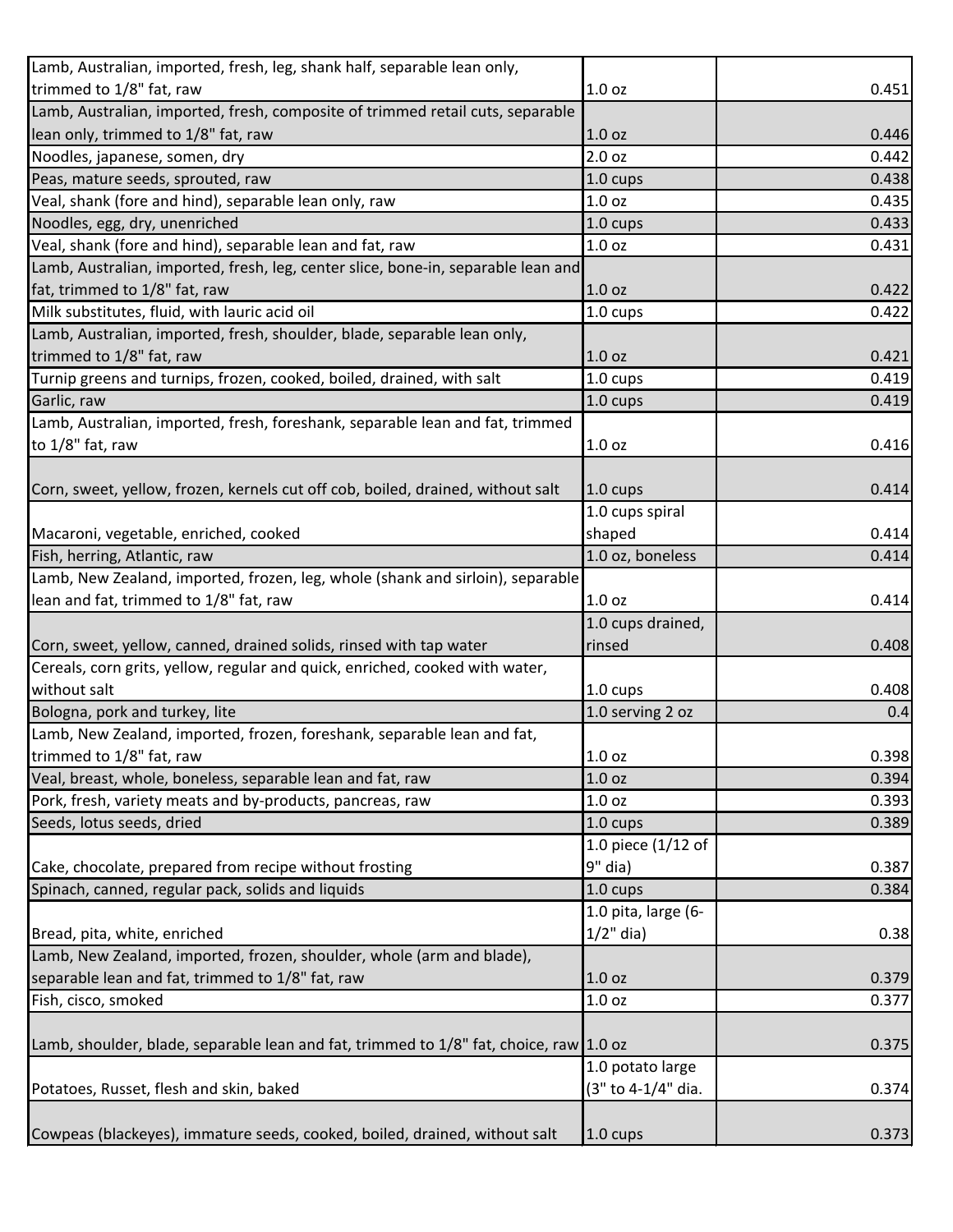| Lamb, Australian, imported, fresh, shoulder, whole (arm and blade), separable |                                                                         |       |
|-------------------------------------------------------------------------------|-------------------------------------------------------------------------|-------|
| lean and fat, trimmed to 1/8" fat, raw                                        | 1.0 oz                                                                  | 0.368 |
| Rice, white, medium-grain, cooked, unenriched                                 | 1.0 cups                                                                | 0.366 |
| Barbecue loaf, pork, beef                                                     | 1.0 oz                                                                  | 0.364 |
| Lamb, Australian, imported, fresh, shoulder, blade, separable lean and fat,   |                                                                         |       |
| trimmed to 1/8" fat, raw                                                      | 1.0 <sub>oz</sub>                                                       | 0.363 |
| Potatoes, mashed, dehydrated, prepared from granules without milk, whole      |                                                                         |       |
| milk and butter added                                                         | $1.0 \text{ cups}$                                                      | 0.363 |
|                                                                               | 1.0 serving                                                             |       |
|                                                                               | (approximate                                                            |       |
| Bread, salvadoran sweet cheese (quesadilla salvadorena)                       | serving size)                                                           | 0.357 |
| Snacks, oriental mix, rice-based                                              | 1.0 <sub>oz</sub>                                                       | 0.352 |
| Fish, ocean perch, Atlantic, raw                                              | 1.0 oz, boneless                                                        | 0.351 |
| Rice, white, long-grain, regular, cooked, unenriched, with salt               | 1.0 cups                                                                | 0.351 |
| Apricots, dehydrated (low-moisture), sulfured, uncooked                       | 1.0 cups                                                                | 0.343 |
|                                                                               |                                                                         |       |
| Bread, cornbread, dry mix, prepared with 2% milk, 80% margarine, and eggs     | 1.0 muffin                                                              | 0.336 |
| Egg, white, raw, fresh                                                        | 1.0 large                                                               | 0.335 |
| Cereals, CREAM OF WHEAT, instant, prepared with water, without salt           | 1.0 cups                                                                | 0.335 |
| Egg, yolk, raw, frozen, sugared, pasteurized                                  | 1.0 <sub>oz</sub>                                                       | 0.335 |
| Mollusks, oyster, Pacific, raw                                                | 1.0 medium                                                              | 0.333 |
|                                                                               | 1.0 unit (yield<br>from 1 lb ready-to-                                  |       |
| Chicken, broilers or fryers, giblets, raw                                     | cook chicken)                                                           | 0.329 |
| Peas, edible-podded, frozen, unprepared                                       | 1.0 cups                                                                | 0.328 |
|                                                                               | 2.0 biscuits (1                                                         |       |
| Cereals ready-to-eat, POST, Shredded Wheat, original big biscuit              | NLEA serving)                                                           | 0.32  |
| Soup, beef noodle, canned, condensed                                          | 0.5 cups                                                                | 0.314 |
| Mollusks, oyster, eastern, farmed, raw                                        | 3.0 oz                                                                  | 0.313 |
| Fish, flatfish (flounder and sole species), raw                               | 1.0 oz, boneless                                                        | 0.308 |
| Cowpeas (blackeyes), immature seeds, raw                                      | $1.0 \text{ cups}$                                                      | 0.306 |
| Bread, pound cake type, pan de torta salvadoran                               | 1.0 serving                                                             | 0.297 |
| Milk, canned, condensed, sweetened                                            | 1.0 f1 oz                                                               | 0.296 |
| Braunschweiger (a liver sausage), pork                                        | 1.0 <sub>oz</sub>                                                       | 0.293 |
| Potatoes, mashed, dehydrated, prepared from granules with milk, water and     |                                                                         |       |
| margarine added                                                               | 1.0 cups                                                                | 0.288 |
| Cheese, neufchatel                                                            | 1.0 oz                                                                  | 0.287 |
|                                                                               | 1.0 piece (1/12 of                                                      |       |
| Cake, yellow, prepared from recipe without frosting                           | 8" dia)                                                                 | 0.282 |
| Cream, fluid, heavy whipping                                                  | 1.0 cups, whipped                                                       | 0.281 |
| Snacks, tortilla chips, nacho-flavor, reduced fat                             | 1.0 <sub>oz</sub>                                                       | 0.28  |
|                                                                               | 1.0 wing, bone<br>and skin removed<br>(yield from 1 lb<br>ready-to-cook |       |
| Chicken, broilers or fryers, wing, meat only, raw                             | chicken)                                                                | 0.28  |
| Peaches, dehydrated (low-moisture), sulfured, stewed                          | 1.0 cups                                                                | 0.276 |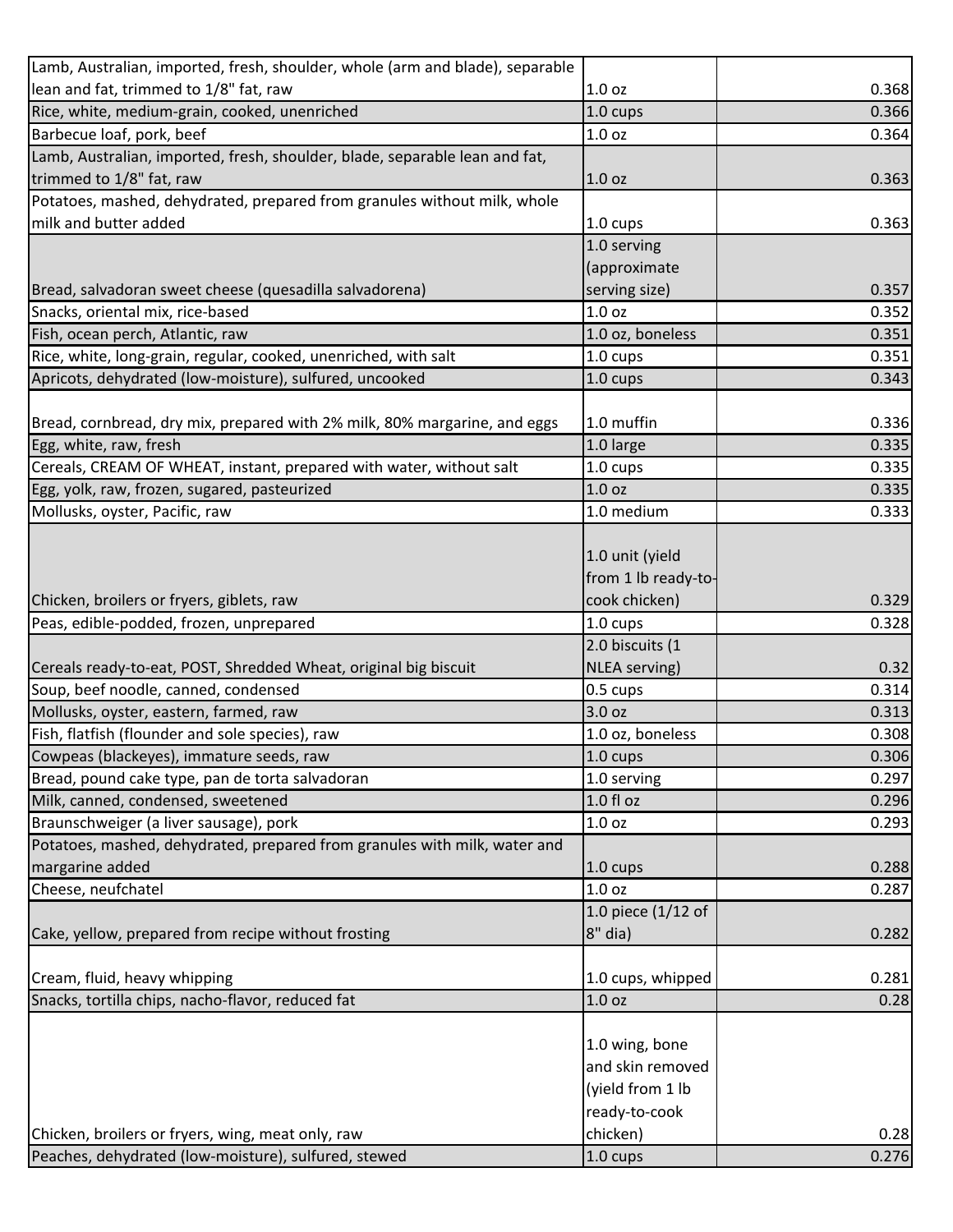| Hyacinth-beans, immature seeds, cooked, boiled, drained, without salt        | 1.0 cups           | 0.267 |
|------------------------------------------------------------------------------|--------------------|-------|
| Broccoli, frozen, chopped, cooked, boiled, drained, without salt             | 1.0 cups           | 0.267 |
| Jute, potherb, cooked, boiled, drained, without salt                         | 1.0 cups           | 0.266 |
| Bologna, pork, turkey and beef                                               | 1.0 oz             | 0.266 |
| POPEYES, biscuit                                                             | 1.0 biscuit        | 0.263 |
| Rice noodles, cooked                                                         | 1.0 cups           | 0.259 |
| Bologna, meat and poultry                                                    | 1.0 slice          | 0.258 |
| Snacks, corn-based, extruded, onion-flavor                                   | 1.0 <sub>oz</sub>  | 0.257 |
| Potatoes, mashed, dehydrated, flakes without milk, dry form                  | 1.0 cups           | 0.256 |
|                                                                              |                    |       |
| Cream, fluid, light whipping                                                 | 1.0 cups, whipped  | 0.256 |
| Dessert topping, powdered, 1.5 ounce prepared with 1/2 cup milk              | 1.0 cups           | 0.254 |
| Turnip greens, frozen, cooked, boiled, drained, with salt                    | $0.5 \text{ cups}$ | 0.252 |
|                                                                              | 6.0 cracker 1      |       |
| Crackers, cheese, sandwich-type with cheese filling                          | cracker = $6.5g$   | 0.249 |
|                                                                              | 1.0 piece (1/12 of |       |
| Cake, angelfood, dry mix, prepared                                           | 10" dia)           | 0.249 |
| Bread, stuffing, cornbread, dry mix                                          | 1.0 oz             | 0.247 |
| Snacks, tortilla chips, ranch-flavor                                         | 1.0 oz             | 0.247 |
| Bread, protein (includes gluten)                                             | 1.0 <sub>oz</sub>  | 0.243 |
| Potatoes, mashed, dehydrated, prepared from flakes without milk, whole milk  |                    |       |
| and butter added                                                             | $1.0 \text{ cups}$ | 0.242 |
| Candies, NESTLE, BUTTERFINGER Crisp                                          | 1.0 piece          | 0.24  |
| Nuts, almond butter, plain, with salt added                                  | 1.0 tbsp           | 0.237 |
| Milk, canned, evaporated, nonfat, with added vitamin A and vitamin D         | 1.0 fl oz          | 0.236 |
|                                                                              | 0.25 cups (1 NLEA  |       |
| Cereals, CREAM OF RICE, dry                                                  | serving)           | 0.234 |
| Pork sausage, link/patty, fully cooked, unheated                             | 1.0 link           | 0.231 |
| Asparagus, frozen, cooked, boiled, drained, without salt                     | $1.0 \text{ cups}$ | 0.23  |
| Biscuits, plain or buttermilk, refrigerated dough, higher fat                | 1.0 biscuit        | 0.228 |
| Muffin, blueberry, commercially prepared, low-fat                            | 1.0 muffin small   | 0.226 |
| Asparagus, canned, drained solids                                            | 1.0 cups           | 0.225 |
| Tortillas, ready-to-bake or -fry, flour, shelf stable                        | 1.0 tortilla       | 0.225 |
|                                                                              |                    |       |
| Peas, edible-podded, raw                                                     | 1.0 cups, chopped  | 0.223 |
| Amaranth leaves, cooked, boiled, drained, without salt                       | $1.0 \text{ cups}$ | 0.22  |
|                                                                              |                    |       |
|                                                                              | 1.0 oz crunchy     |       |
| Snacks, corn-based, extruded, puffs or twists, cheese-flavor                 | (about 21 pieces)  | 0.22  |
| Bread, stuffing, dry mix                                                     | 1.0 oz             | 0.219 |
| Bread, french or vienna, toasted (includes sourdough)                        | 1.0 <sub>oz</sub>  | 0.216 |
| Pancakes, buckwheat, dry mix, incomplete                                     | 1.0 <sub>oz</sub>  | 0.214 |
|                                                                              |                    |       |
| Gelatin desserts, dry mix, with added ascorbic acid, sodium-citrate and salt | 1.0 package (3 oz) | 0.213 |
|                                                                              |                    |       |
| Snacks, pretzels, hard, whole-wheat including both salted and unsalted       | 1.0 <sub>oz</sub>  | 0.213 |
| Veal, breast, separable fat, cooked                                          | 1.0 <sub>oz</sub>  | 0.212 |
|                                                                              | 1.0 cups $(1/2"$   |       |
| Bamboo shoots, raw                                                           | slices)            | 0.211 |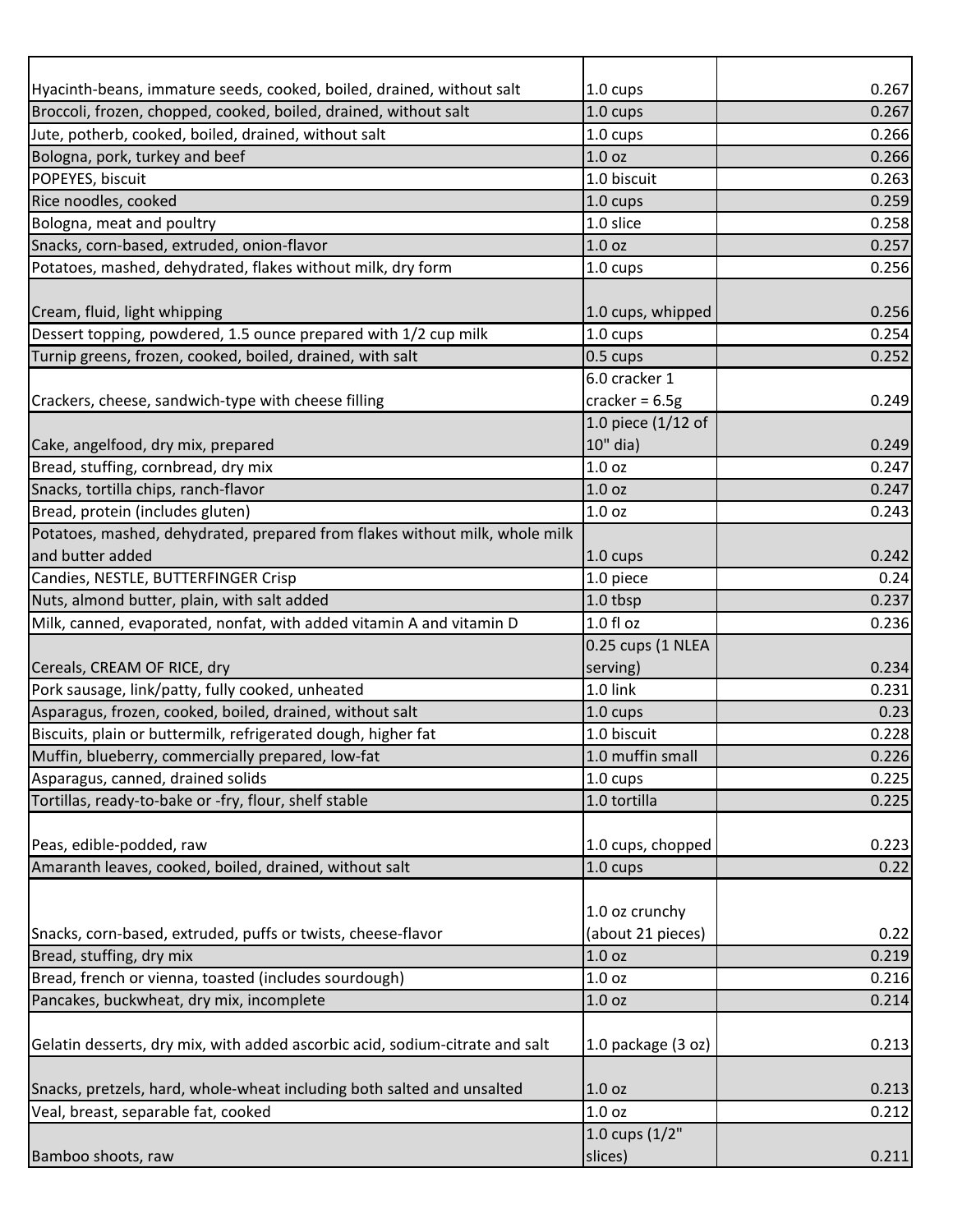| Milk, canned, evaporated, with added vitamin D and without added vitamin A | $1.0 f$ l oz         | 0.21  |
|----------------------------------------------------------------------------|----------------------|-------|
| Dessert topping, powdered                                                  | 1.0 <sub>oz</sub>    | 0.208 |
| Bread, oat bran                                                            | 1.0 <sub>oz</sub>    | 0.208 |
| Nuts, chestnuts, european, raw, unpeeled                                   | $1.0 \text{ cups}$   | 0.207 |
|                                                                            | 0.12 pie 1 pie (1/8  |       |
| Pie, Dutch Apple, Commercially Prepared                                    | of 9" pie)           | 0.207 |
| Broccoli, frozen, chopped, unprepared                                      | 1.0 cups             | 0.204 |
|                                                                            | 16.0 crackers 1      |       |
| Crackers, wheat, regular                                                   | serving              | 0.199 |
| Squash, winter, hubbard, cooked, boiled, mashed, without salt              | 1.0 cups, mashed     | 0.198 |
| Squash, winter, hubbard, cooked, boiled, mashed, with salt                 | 1.0 cups, mashed     | 0.198 |
|                                                                            | 1.0 mini bagel (2-   |       |
| Bagels, oat bran                                                           | $1/2$ " dia)         | 0.197 |
| Croissants, cheese                                                         | 1.0 <sub>oz</sub>    | 0.196 |
| Bagels, plain, enriched, with calcium propionate (includes onion, poppy,   | 1.0 mini bagel (2-   |       |
| sesame), toasted                                                           | $1/2$ " dia)         | 0.196 |
| Snacks, granola bars, soft, uncoated, peanut butter                        | 1.0 bar $(1 oz)$     | 0.195 |
| Bread, cornbread, prepared from recipe, made with low fat (2%) milk        | 1.0 <sub>oz</sub>    | 0.192 |
| Cookies, peanut butter sandwich, special dietary                           | 1.0 <sub>oz</sub>    | 0.189 |
| Cream, whipped, cream topping, pressurized                                 | 1.0 cups             | 0.188 |
| Bread, oatmeal, toasted                                                    | 1.0 <sub>oz</sub>    | 0.187 |
| Yardlong bean, cooked, boiled, drained, without salt                       | 1.0 cups slices      | 0.187 |
| Bread, reduced-calorie, white                                              | 1.0 <sub>oz</sub>    | 0.186 |
|                                                                            |                      |       |
|                                                                            | 0.5 cups, chopped    |       |
| Turnip greens, frozen, unprepared                                          | or diced             | 0.185 |
| Cookies, peanut butter, commercially prepared, regular                     | 1.0 oz               | 0.185 |
| Sweet potato, canned, syrup pack, drained solids                           | 1.0 cups             | 0.184 |
| Muffins, English, mixed-grain (includes granola)                           | 1.0 <sub>oz</sub>    | 0.184 |
| Danish pastry, cheese                                                      | 1.0 <sub>oz</sub>    | 0.183 |
| Mushrooms, portabella, grilled                                             | 1.0 cups sliced      | 0.181 |
| Cracker, meal                                                              | 1.0 <sub>oz</sub>    | 0.181 |
| Bread, white, commercially prepared, toasted                               | 1.0 <sub>oz</sub>    | 0.181 |
| Cereals, CREAM OF RICE, cooked with water, with salt                       | 1.0 cups             | 0.178 |
| Croissants, butter                                                         | 1.0 oz               | 0.177 |
|                                                                            |                      |       |
| Garlic bread, frozen                                                       | 1.0 slice presliced  | 0.175 |
| Cookies, peanut butter sandwich, regular                                   | 1.0 <sub>oz</sub>    | 0.175 |
| Squash, winter, hubbard, baked, with salt                                  | 1.0 cups, cubes      | 0.172 |
| Bread, cracked-wheat                                                       | 1.0 <sub>oz</sub>    | 0.172 |
| Soup, chicken gumbo, canned, condensed                                     | $0.5$ cups (4 fl oz) | 0.169 |
| Squash, winter, butternut, frozen, cooked, boiled, without salt            | 1.0 cups, mashed     | 0.168 |
| Bread, rye                                                                 | 1.0 oz               | 0.164 |
|                                                                            |                      |       |
| Mung beans, mature seeds, sprouted, cooked, boiled, drained, without salt  | 1.0 cups             | 0.161 |
| Nuts, coconut meat, dried (desiccated), sweetened, flaked, packaged        | 1.0 cups             | 0.16  |
| Bread, reduced-calorie, oatmeal                                            | 1.0 <sub>oz</sub>    | 0.159 |
|                                                                            | 0.33 package (10     |       |
| Collards, frozen, chopped, unprepared                                      | oz)                  | 0.159 |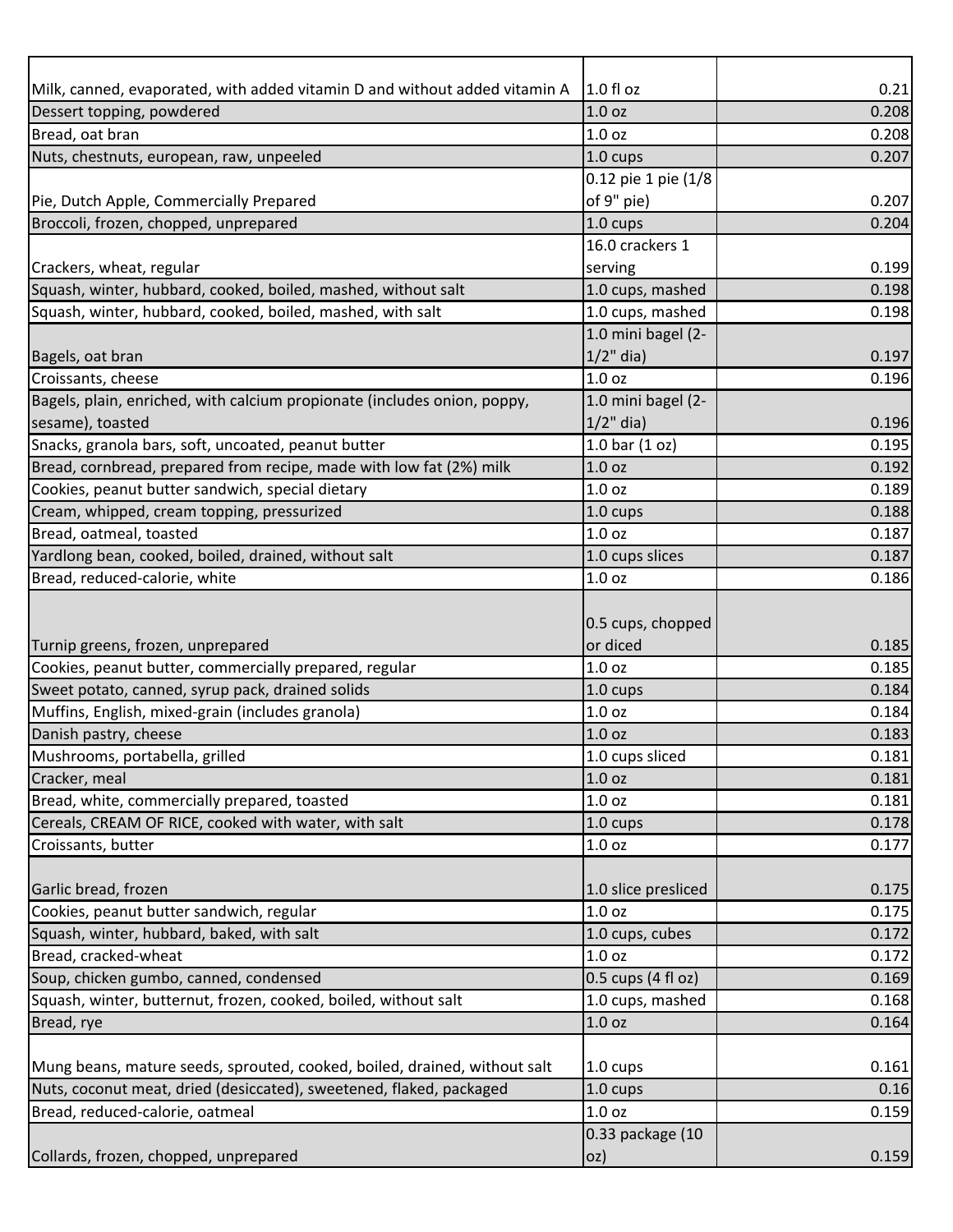| Mountain yam, hawaii, cooked, steamed, without salt                          | 1.0 cups, cubes    | 0.158 |
|------------------------------------------------------------------------------|--------------------|-------|
| Croissants, apple                                                            | 1.0 oz             | 0.158 |
|                                                                              | $1.0$ cups,        |       |
| Cabbage, chinese (pak-choi), cooked, boiled, drained, without salt           | shredded           | 0.155 |
|                                                                              | $1.0$ cups,        |       |
| Cabbage, chinese (pak-choi), cooked, boiled, drained, with salt              | shredded           | 0.155 |
|                                                                              |                    |       |
| Turnip greens, cooked, boiled, drained, without salt                         | 1.0 cups, chopped  | 0.151 |
| Danish pastry, cinnamon, enriched                                            | 1.0 oz             | 0.151 |
| Nuts, coconut meat, dried (desiccated), not sweetened                        | 1.0 <sub>oz</sub>  | 0.145 |
| Snacks, potato chips, made from dried potatoes, cheese-flavor                | 1.0 oz             | 0.144 |
| Squash, summer, crookneck and straightneck, frozen, cooked, boiled, drained, |                    |       |
| without salt                                                                 | 1.0 cups slices    | 0.144 |
| Crackers, rusk toast                                                         | 0.5 oz             | 0.143 |
| Breadfruit, raw                                                              | 1.0 cups           | 0.143 |
|                                                                              | 1.0 serving 3      |       |
| Cookies, chocolate chip, commercially prepared, regular, lower fat           | cookies            | 0.142 |
| Orange juice, frozen concentrate, unsweetened, undiluted                     | 1.0 cups           | 0.139 |
| Lamb, Australian, imported, fresh, separable fat, raw                        | 1.0 oz             | 0.138 |
| Egg, whole, cooked, omelet                                                   | 1.0 tbsp           | 0.137 |
| Squash, summer, zucchini, italian style, canned                              | $1.0 \text{ cups}$ | 0.136 |
|                                                                              | 1.0 piece (1/12 of |       |
| Cake, angelfood, commercially prepared                                       | 12 oz cake)        | 0.135 |
|                                                                              |                    |       |
|                                                                              | 1.0 medium (2"     |       |
| Sweet potato, cooked, baked in skin, flesh, with salt                        | dia, 5" long, raw) | 0.135 |
| Brussels sprouts, raw                                                        | 1.0 cups           | 0.134 |
| Cake, cheesecake, commercially prepared                                      | 1.0 oz             | 0.132 |
| Carrots, raw                                                                 | 1.0 cups chopped   | 0.131 |
| Cookies, oatmeal, refrigerated dough, baked                                  | 1.0 oz             | 0.13  |
| Crackers, wheat, sandwich, with peanut butter filling                        | 0.5 oz             | 0.129 |
| Cake, shortcake, biscuit-type, prepared from recipe                          | 1.0 <sub>oz</sub>  | 0.127 |
| Cookies, brownies, prepared from recipe                                      | 1.0 <sub>oz</sub>  | 0.127 |
| Cookies, chocolate wafers                                                    | 1.0 oz             | 0.127 |
| Soup, cream of celery, canned, prepared with equal volume water              | 1.0 cups           | 0.126 |
| Asparagus, cooked, boiled, drained                                           | $0.5 \text{ cups}$ | 0.126 |
| Kale, frozen, unprepared                                                     | 1.0 cups           | 0.125 |
| Biscuits, plain or buttermilk, frozen, baked                                 | 1.0 oz             | 0.124 |
| Bread, irish soda, prepared from recipe                                      | 1.0 oz             | 0.124 |
| Beans, snap, green, frozen, cooked, boiled, drained without salt             |                    | 0.123 |
| Cookies, oatmeal, commercially prepared, regular                             | 1.0 cups<br>1.0 oz | 0.122 |
|                                                                              |                    |       |
| Biscuits, mixed grain, refrigerated dough                                    | 1.0 <sub>oz</sub>  | 0.12  |
| Tomato products, canned, sauce, with onions                                  | 1.0 cups           | 0.12  |
| Cake, coffeecake, cinnamon with crumb topping, dry mix, prepared             | 1.0 oz             | 0.12  |
| Kiwifruit, green, raw                                                        | 1.0 cups, sliced   | 0.119 |
| Cake, sponge, commercially prepared                                          | 1.0 oz             | 0.119 |
| Croutons, plain                                                              | $0.5$ oz           | 0.118 |
| Tomato products, canned, puree, with salt added                              | 1.0 cups           | 0.117 |
| Cookies, oatmeal, refrigerated dough                                         | 1.0 oz             | 0.117 |
| Pears, dried, sulfured, stewed, without added sugar                          | 1.0 cups, halves   | 0.117 |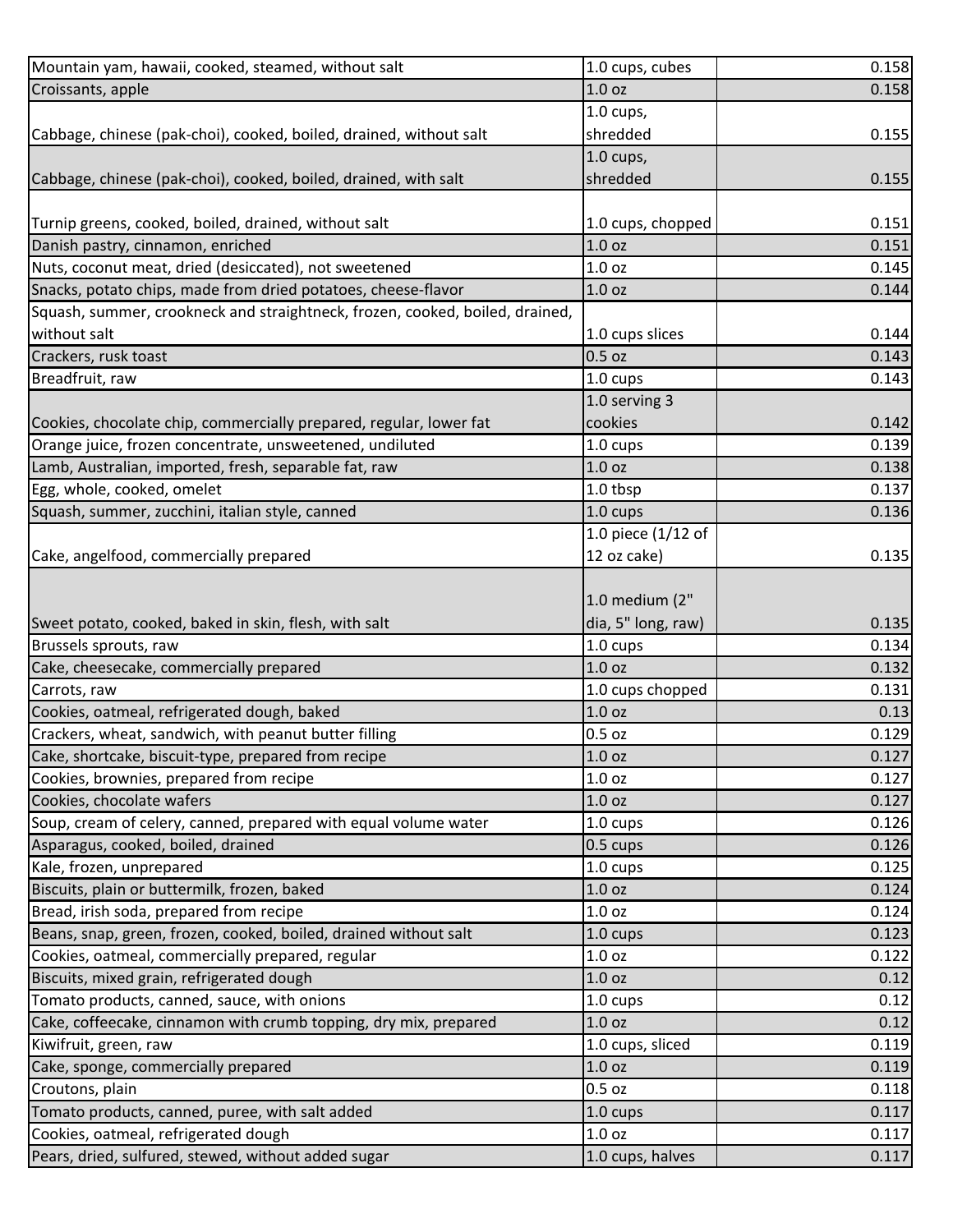| Plantains, yellow, baked                                                      | 1.0 cups           | 0.117 |
|-------------------------------------------------------------------------------|--------------------|-------|
| Cookies, chocolate sandwich, with creme filling, regular                      | 3.0 cookie         | 0.115 |
| Tomato products, canned, puree, without salt added                            | 1.0 cups           | 0.115 |
|                                                                               |                    |       |
| Water convolvulus, cooked, boiled, drained, with salt                         | 1.0 cups, chopped  | 0.114 |
| Crackers, melba toast, rye (includes pumpernickel)                            | 0.5 oz             | 0.113 |
| Nuts, coconut meat, dried (desiccated), toasted                               | 1.0 oz             | 0.111 |
| Cookies, sugar, commercially prepared, regular (includes vanilla)             | 1.0 <sub>oz</sub>  | 0.111 |
| Cauliflower, green, raw                                                       | 1.0 cups           | 0.11  |
| Croutons, seasoned                                                            | $0.5$ oz           | 0.11  |
| Snacks, crisped rice bar, chocolate chip                                      | 1.0 bar $(1 oz)$   | 0.109 |
| Cookies, chocolate chip, refrigerated dough                                   | 1.0 serving        | 0.108 |
| Crackers, standard snack-type, sandwich, with peanut butter filling           | $0.5$ oz           | 0.108 |
| Cookies, molasses                                                             | 1.0 <sub>oz</sub>  | 0.107 |
| Crackers, cheese, regular                                                     | $0.5$ oz           | 0.106 |
| Purslane, cooked, boiled, drained, without salt                               | 1.0 cups           | 0.105 |
| Squash, winter, butternut, cooked, baked, without salt                        | 1.0 cups, cubes    | 0.105 |
| Cake, coffeecake, creme-filled with chocolate frosting                        | 1.0 <sub>oz</sub>  | 0.103 |
| Carrots, canned, regular pack, drained solids                                 | 1.0 cups, sliced   | 0.102 |
| Cookies, peanut butter, commercially prepared, soft-type                      | 1.0 <sub>oz</sub>  | 0.102 |
| Carambola, (starfruit), raw                                                   | 1.0 cups, cubes    | 0.102 |
| Pie, banana cream, prepared from recipe                                       | 1.0 oz             | 0.101 |
| Crackers, wheat, sandwich, with cheese filling                                | $0.5$ oz           | 0.099 |
| Cookies, oatmeal, commercially prepared, special dietary                      | 1.0 <sub>oz</sub>  | 0.096 |
| Cookies, shortbread, commercially prepared, pecan                             | 1.0 <sub>oz</sub>  | 0.096 |
| Cheese, cream                                                                 | 1.0 tbsp           | 0.095 |
| Asparagus, canned, regular pack, solids and liquids                           | 0.5 cups           | 0.095 |
| Potatoes, french fried, cottage-cut, salt not added in processing, frozen, as |                    |       |
| purchased                                                                     | 10.0 strips        | 0.095 |
| Cookies, sugar wafers with creme filling, regular                             | 3.0 cookies        | 0.093 |
| Squash, winter, acorn, cooked, boiled, mashed, with salt                      | 1.0 cups, mashed   | 0.093 |
| Squash, winter, acorn, cooked, boiled, mashed, without salt                   | 1.0 cups, mashed   | 0.093 |
| Apricots, dried, sulfured, stewed, without added sugar                        | 1.0 cups, halves   | 0.092 |
| Beets, raw                                                                    | 1.0 cups           | 0.092 |
| Crackers, standard snack-type, sandwich, with cheese filling                  | $0.5$ oz           | 0.092 |
| Cereals, CREAM OF WHEAT, instant, dry                                         | 1.0 tbsp           | 0.092 |
| Tomato products, canned, sauce, with tomato tidbits                           | 1.0 cups           | 0.09  |
| Tomatoes, red, ripe, canned, stewed                                           | 1.0 cups           | 0.089 |
| Turnips, frozen, cooked, boiled, drained, without salt                        | 1.0 cups           | 0.089 |
| Beverages, almond milk, chocolate, ready-to-drink                             | 8.0 fl oz          | 0.089 |
| Cookies, chocolate sandwich, with creme filling, special dietary              | 1.0 <sub>oz</sub>  | 0.087 |
| Cookies, vanilla sandwich with creme filling                                  | 1.0 oz             | 0.087 |
| Milk shakes, thick chocolate                                                  | 1.0 f1 oz          | 0.085 |
|                                                                               | 0.33 package (10   |       |
| Okra, frozen, unprepared                                                      | OZ)                | 0.085 |
| Beets, canned, regular pack, solids and liquids                               | $1.0 \text{ cups}$ | 0.084 |
| Mangos, raw                                                                   | 1.0 cups pieces    | 0.083 |
| Potatoes, boiled, cooked without skin, flesh, without salt                    | 0.5 cups           | 0.08  |
| Potatoes, boiled, cooked without skin, flesh, with salt                       | 0.5 cups           | 0.08  |
| Apricots, canned, heavy syrup pack, with skin, solids and liquids             | 1.0 cups, halves   | 0.08  |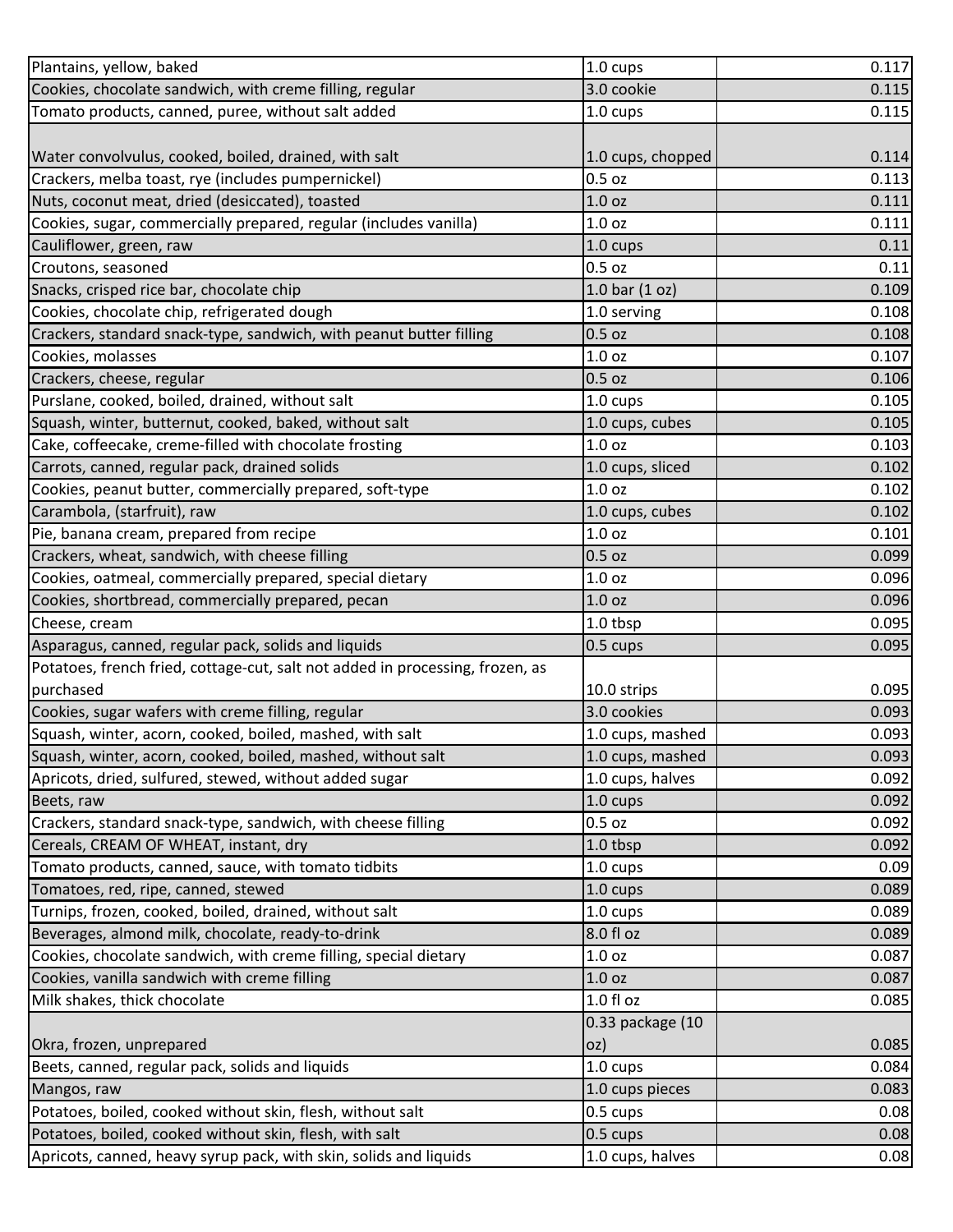| Carrots, canned, no salt added, solids and liquids                             | 0.5 cups slices     | 0.08  |
|--------------------------------------------------------------------------------|---------------------|-------|
| Okra, frozen, cooked, boiled, drained, without salt                            | 0.5 cups slices     | 0.079 |
| Cream, fluid, half and half                                                    | $1.0 f$ l oz        | 0.078 |
| Crackers, standard snack-type, regular                                         | 5.0 crackers        | 0.075 |
| Cereals ready-to-eat, rice, puffed, fortified                                  | $1.0 \text{ cups}$  | 0.074 |
| Potatoes, flesh and skin, raw                                                  | 0.5 cups, diced     | 0.074 |
| Soup, cream of mushroom, canned, condensed                                     | 0.5 cups            | 0.073 |
| Cream, fluid, light (coffee cream or table cream)                              | $1.0 f$ l oz        | 0.073 |
| Bread, stuffing, cornbread, dry mix, prepared                                  | 1.0 <sub>oz</sub>   | 0.073 |
|                                                                                | 1.0 cups, halves or |       |
| Peaches, canned, extra heavy syrup pack, solids and liquids                    | slices              | 0.071 |
|                                                                                | 1.0 fruit (2-1/2"   |       |
| Persimmons, japanese, raw                                                      | dia)                | 0.071 |
| Snacks, rice cakes, brown rice, corn                                           | 1.0 cake            | 0.07  |
|                                                                                |                     |       |
| Tomato products, canned, sauce, with onions, green peppers, and celery         | 1.0 cups            | 0.07  |
| Vegetable juice cocktail, canned                                               | 1.0 cups            | 0.068 |
| Cake, snack cakes, creme-filled, sponge                                        | 1.0 oz              | 0.068 |
| Broccoli raab, raw                                                             | 1.0 cups chopped    | 0.068 |
| Dessert topping, pressurized                                                   | 1.0 cups            | 0.068 |
| Spinach, raw                                                                   | 1.0 cups            | 0.067 |
|                                                                                |                     |       |
| Squash, summer, zucchini, includes skin, cooked, boiled, drained, without salt | 1.0 cups, sliced    | 0.067 |
| Tomatoes, red, ripe, canned, packed in tomato juice                            | 1.0 cups            | 0.065 |
|                                                                                |                     |       |
| Leeks, (bulb and lower leaf-portion), cooked, boiled, drained, without salt    | 1.0 leek            | 0.064 |
| Cookies, fig bars                                                              | 1.0 <sub>oz</sub>   | 0.064 |
|                                                                                | 1.0 cups, halves or |       |
| Peaches, canned, light syrup pack, solids and liquids                          | slices              | 0.063 |
| Snacks, rice cakes, brown rice, multigrain                                     | 1.0 cake            | 0.061 |
|                                                                                | 1.0 cups, halves or |       |
| Peaches, canned, water pack, solids and liquids                                | slices              | 0.061 |
| Pie, fried pies, fruit                                                         | 1.0 <sub>oz</sub>   | 0.06  |
| Cookies, sugar wafer, with creme filling, sugar free                           | 1.0 oz              | 0.059 |
| Celery, cooked, boiled, drained, without salt                                  | 1.0 cups, diced     | 0.058 |
| Cake, white, dry mix, special dietary (includes lemon-flavored)                | 1.0 oz              | 0.058 |
| Tomato juice, canned, without salt added                                       | $1.0 \text{ cups}$  | 0.058 |
| Snacks, rice cakes, brown rice, buckwheat                                      | 1.0 cake            | 0.057 |
| Mountain yam, hawaii, raw                                                      | 0.5 cups, cubes     | 0.057 |
|                                                                                | 1.0 cups (1"        |       |
| Burdock root, cooked, boiled, drained, without salt                            | pieces)             | 0.055 |
| Tangerines, (mandarin oranges), raw                                            | 1.0 cups, sections  | 0.055 |
| Oranges, raw, with peel                                                        | 1.0 cups            | 0.054 |
| Cookies, brownies, dry mix, sugar free                                         | 1.0 oz              | 0.054 |
|                                                                                | $1.0$ cups,         |       |
| Cabbage, chinese (pe-tsai), raw                                                | shredded            | 0.053 |
| Blueberries, frozen, sweetened                                                 | 1.0 cups, thawed    | 0.053 |
| Onions, frozen, whole, cooked, boiled, drained, without salt                   | 1.0 cups            | 0.052 |
| Cake, cherry fudge with chocolate frosting                                     | 1.0 oz              | 0.051 |
| Nuts, chestnuts, chinese, boiled and steamed                                   | 1.0 oz              | 0.05  |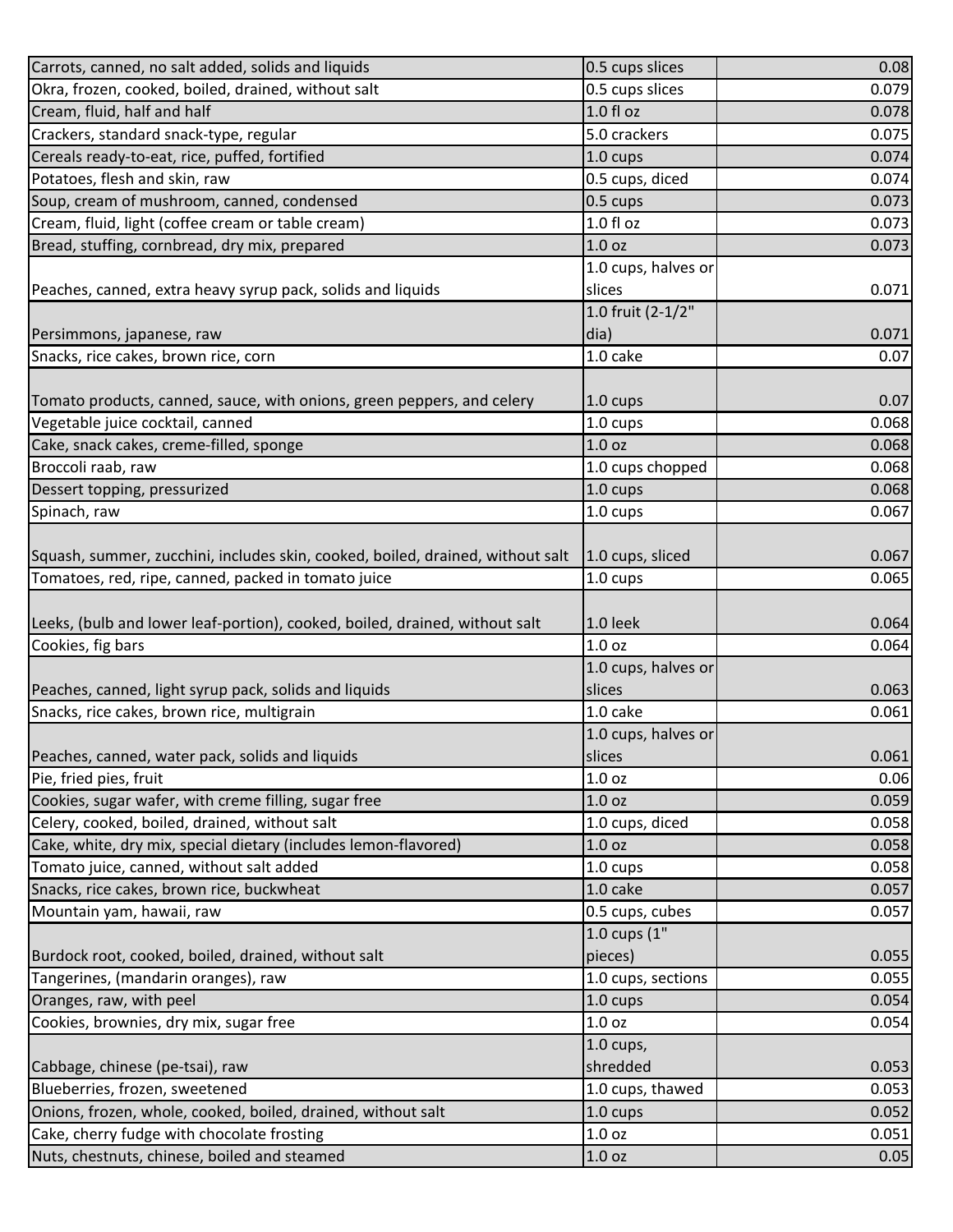| Pie, cherry, commercially prepared                                            | 1.0 oz             | 0.049 |
|-------------------------------------------------------------------------------|--------------------|-------|
|                                                                               | 1.0 cups sections, |       |
|                                                                               | without            |       |
| Oranges, raw, California, valencias                                           | membranes          | 0.047 |
| Cream, sour, reduced fat, cultured                                            | 1.0 tbsp           | 0.043 |
| Kale, raw                                                                     | 1.0 cups           | 0.043 |
| Figs, canned, water pack, solids and liquids                                  | 1.0 cups           | 0.042 |
| Spices, mustard seed, ground                                                  | $1.0$ tsp          | 0.042 |
|                                                                               | 1.0 cups, with     |       |
| Cherries, sweet, raw                                                          | pits, yields       | 0.041 |
| Nuts, coconut cream, raw (liquid expressed from grated meat)                  | 1.0 tbsp           | 0.04  |
|                                                                               |                    |       |
| Onions, raw                                                                   | 1.0 cups, chopped  | 0.04  |
| Lime juice, raw                                                               | 1.0 cups           | 0.039 |
| Cream, sour, cultured                                                         | 1.0 tbsp           | 0.039 |
| Sour dressing, non-butterfat, cultured, filled cream-type                     | 1.0 tbsp           | 0.038 |
|                                                                               |                    |       |
| Cookies, chocolate chip, commercially prepared, regular, higher fat, enriched | 1.0 cookie         | 0.038 |
| Orange juice, chilled, includes from concentrate, with added calcium          | 1.0 cups           | 0.037 |
| Orange juice, chilled, includes from concentrate, with added calcium and      |                    |       |
| vitamin D                                                                     | 1.0 cups           | 0.037 |
| Beet greens, raw                                                              | $1.0 \text{ cups}$ | 0.037 |
| Onions, sweet, raw                                                            | 1.0 NLEA serving   | 0.037 |
| POPEYES, Coleslaw                                                             | 1.0 package        | 0.036 |
| Radishes, raw                                                                 | 1.0 cups slices    | 0.036 |
| Pie, blueberry, commercially prepared                                         | 1.0 <sub>oz</sub>  | 0.035 |
|                                                                               | 1.0 cups sections, |       |
| Grapefruit, raw, pink and red, all areas                                      | with juice         | 0.034 |
| Grapefruit, sections, canned, juice pack, solids and liquids                  | 1.0 cups           | 0.032 |
| Salad dressing, mayonnaise, imitation, milk cream                             | 1.0 tablespoon     | 0.031 |
|                                                                               | 1.0 package (3.12  |       |
| Puddings, vanilla, dry mix, regular, with added oil                           | OZ)                | 0.031 |
|                                                                               | 0.33 package (10   |       |
| Onions, frozen, whole, unprepared                                             | oz)                | 0.029 |
| Apples, frozen, unsweetened, unheated (Includes foods for USDA's Food         |                    |       |
| Distribution Program)                                                         | 1.0 cups slices    | 0.029 |
| Carrots, frozen, unprepared (Includes foods for USDA's Food Distribution      |                    |       |
| Program)                                                                      | 0.5 cups slices    | 0.029 |
| Chicken, broilers or fryers, separable fat, raw                               | 1.0 tbsp           | 0.028 |
|                                                                               | 1.0 cups sections, |       |
| Grapefruit, raw, white, Florida                                               | with juice         | 0.028 |
| Applesauce, canned, sweetened, without salt                                   | 1.0 cups           | 0.027 |
| Grapefruit, sections, canned, water pack, solids and liquids                  | 1.0 cups           | 0.027 |
| Pears, raw                                                                    | 1.0 cups, slices   | 0.027 |
|                                                                               | 0.33 package (10   |       |
| Onions, frozen, chopped, unprepared                                           | oz)                | 0.027 |
| Spices, caraway seed                                                          | $1.0$ tsp          | 0.026 |
| Pears, canned, light syrup pack, solids and liquids                           | 1.0 cups, halves   | 0.025 |
| Grapes, canned, thompson seedless, water pack, solids and liquids             | 1.0 cups           | 0.025 |
|                                                                               |                    |       |